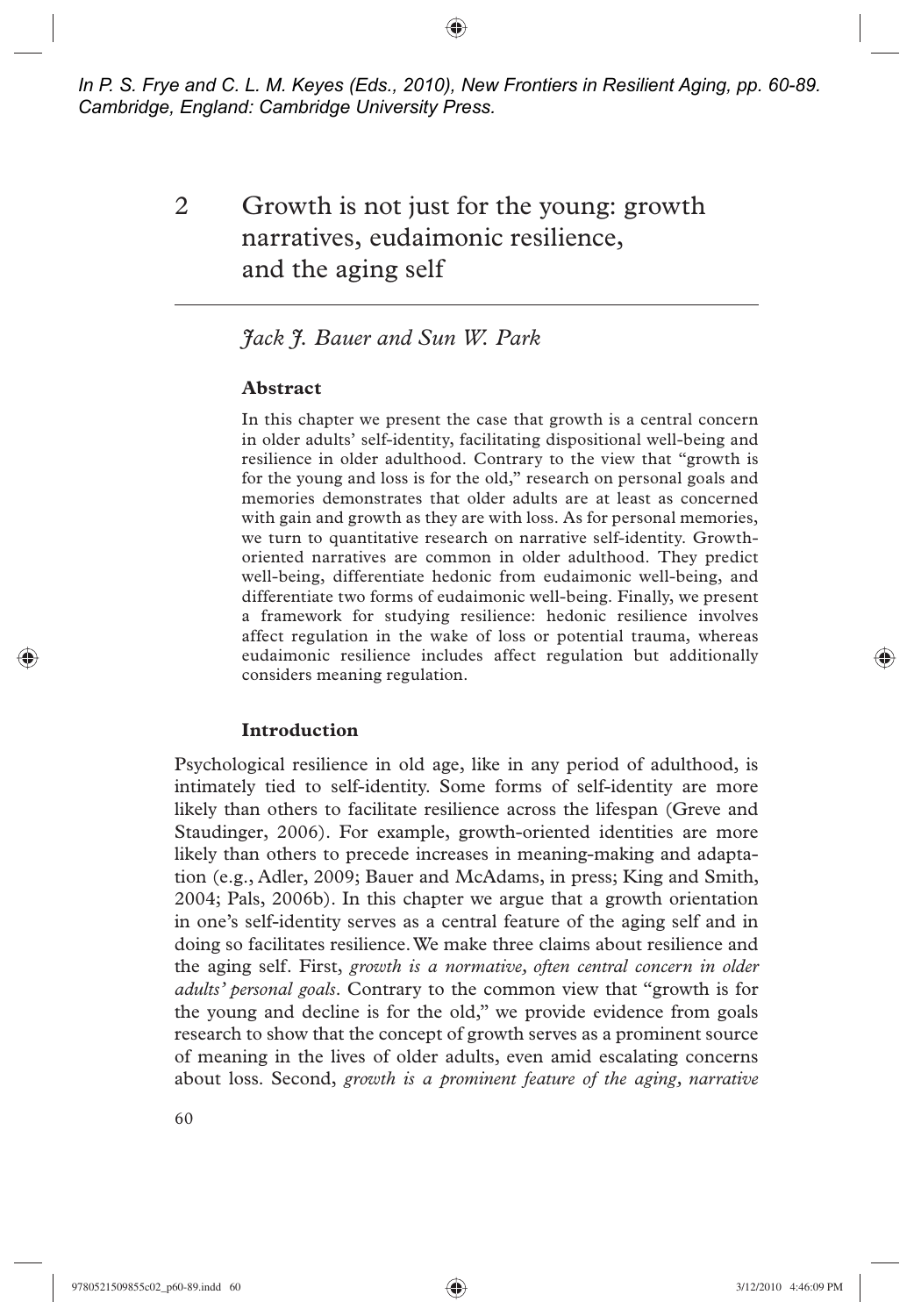*self*. Older adults focus on growth not only in their personal goals but also in their autobiographical memories. By interpreting themselves as having grown in their narratives of the personal past, adults of all ages construct a personally meaningful self-identity. Quantitative measures of growth narratives have established ties to meaning, happiness, and adjustment – a connection that may be especially strong for older adults. Third, *hedonic resilience can be distinguished from eudaimonic resilience, which has implications for resilient aging*. We first provide a perspective on eudaimonic well-being that includes hedonic well-being (affect) as well as concerns for meaning and growth. We then propose that hedonic resilience involves the regulation of affect, whereas eudaimonic resilience combines affect regulation and meaning regulation. Older adults' heightened capacity for meaning-making, and possibly growth-oriented meaning-making, may well facilitate eudaimonic resilience, as suggested by quantitative, narrative research. A conceptual overview of the chapter appears in Figure 2.1 .

♠

#### **Theoretical/conceptual bases**

We first establish that older adults are very much concerned with the idea of growth. We then describe how people use the idea of growth as a theme in their life narratives – something older adults are especially good at doing. Finally, we examine research on eudaimonia and its relation to growth narratives. This section is an attempt to lay an empirically based foundation for the study of eudaimonic resilience.

#### *Who says growth is just for the young? Not the data*

Personal losses naturally accumulate, at an accelerated pace, with age. Physical abilities, friends and family, peak income, some psychological abilities, and more tend to fade away in one way or another in older adulthood. Adults of all ages have been shown to believe that such a portrait accurately depicts the aging process (Heckhausen, Dixon, and Baltes, 1989). In response to all this loss, older adults shift their personal priorities and goals to accommodate and deal with these losses (Ebner, Freund, and Baltes, 2006; Freund and Riediger, 2006; Greve and Staudinger, 2006; Heckhausen, 1997; Ogilvie, Rose, and Heppen, 2001). This shift in priorities amounts to an increasing number of goals oriented toward maintenance and prevention with age as well as a decreasing number of gain-oriented goals, all of which is consonant with the Selection–Optimization–Compensation (SOC) model of lifespan development (Freund and Baltes, 1998). These findings have been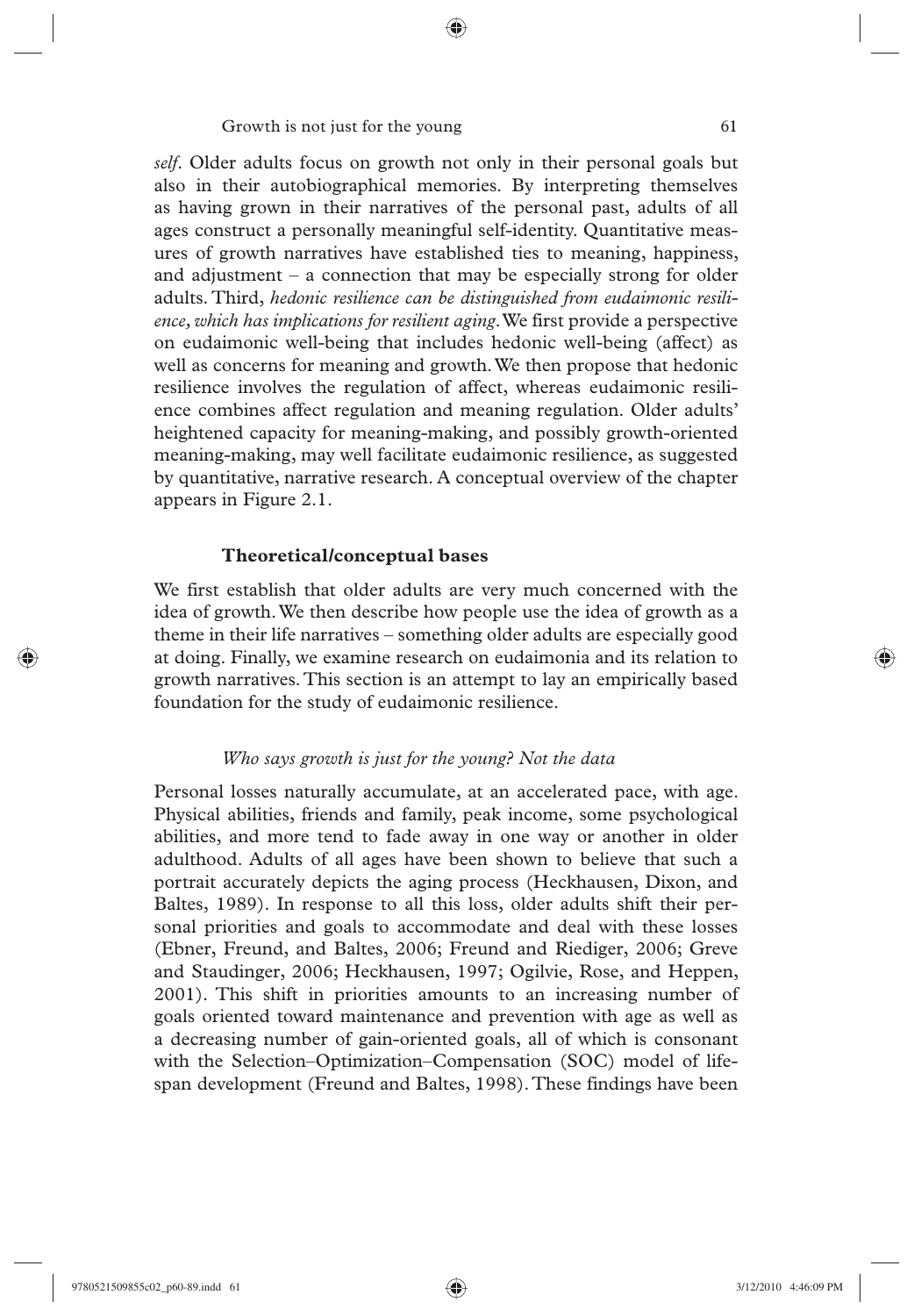

♠

Figure 2.1. Conceptualizations of the aging, narrative self in relation to hedonic and eudaimonic resilience. When the aging self is narrated in terms of security, that self is focused on maintenance, recovery to baseline, or the acquisition of mere pleasure, which are characteristics of hedonic resilience. When the aging self is narrated in terms of growth, that self is focused on concerns of not only maintenance and affect regulation but also personal meaning-making and prosocial development – a combination that is characteristic of eudaimonic resilience. Growth narratives interpret the individual's life as involving progressive, prosocial development both the past (autobiographical memories) and the future (personal goals). The aging self may be especially prone toward growth narratives – despite the mounting losses that come with age – as the older adult increasingly recognizes the finitude of time and increasingly places meaning on psychosocial life instead of extrinsically meaningful concerns. Not only do older adults' goals seem as least as likely to focus on gains as on losses, but older adults also seem especially capable of interpreting themselves as having grown in the past.

replicated with different methods, and we take no issue with this research to this point. However, we do take issue with a message that is typically extracted from the data – that older adults focus primarily on loss, maintenance, and prevention but not on growth. We view this as a misrepresentation of the data's fuller story.

# *The gain orientation of older adults*

The reporting of this research, particularly in discussion sections, overwhelmingly emphasizes only one of two important findings on aging and gain-versus-loss orientations in personal goals. The finding that gets more attention involves two shifts in adulthood: older adults focus less

9780521509855c02\_p60-89.indd 62 780521509855c02\_p60-89.indd 62 7805215099M /12/2010 4:46:09 PM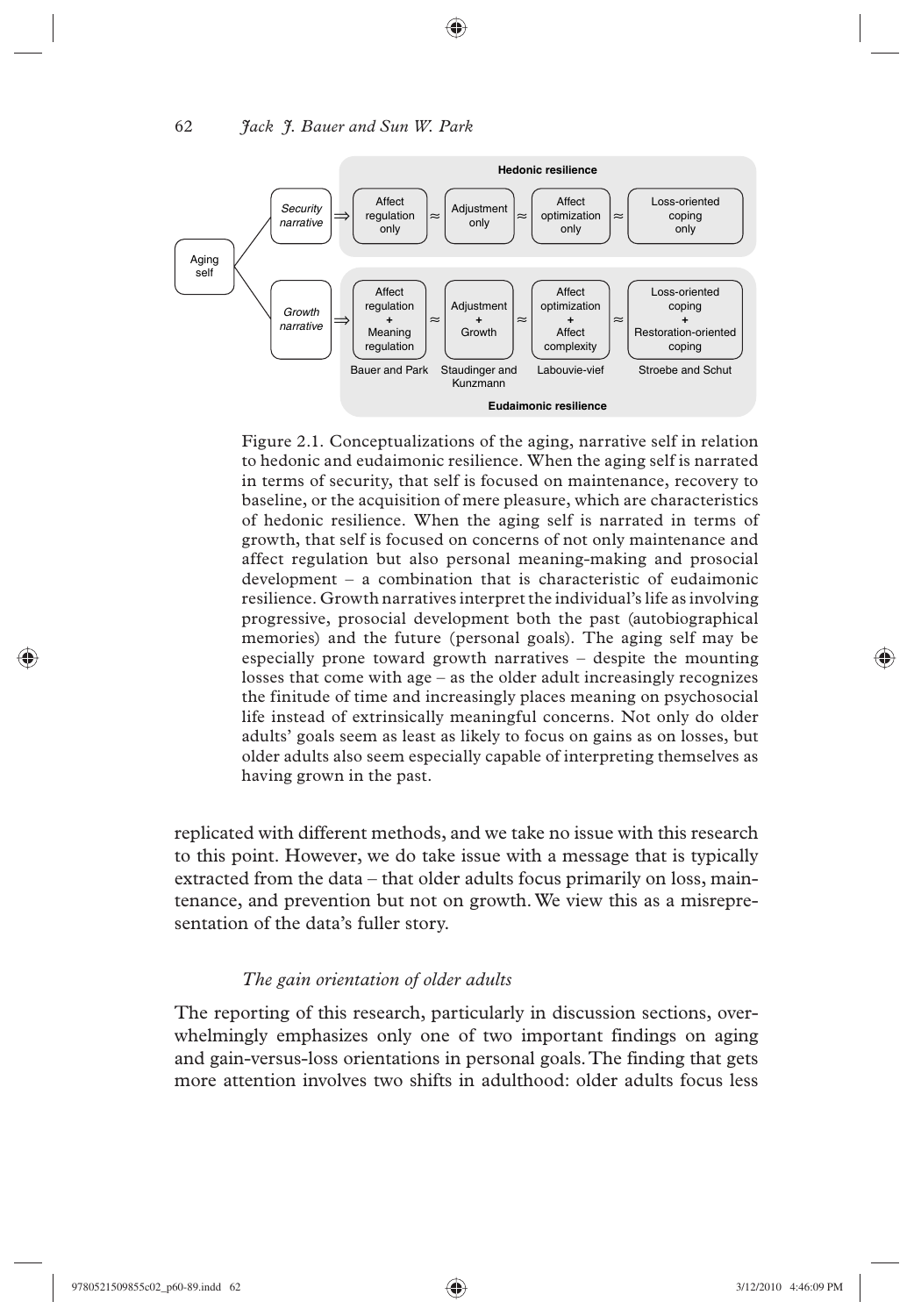

Figure 2.2. Growth – or at least gain – is not just for the young. This figure approximates the findings across several studies reported in Ebner *et al.*, (2006), Heckhausen (1997), and Ogilvie *et al.* (2001). Over the course of adulthood, gain orientation decreases and loss orientation increases, but gain continues to be an important concern in older adulthood – at least as much of a concern as loss. In some studies older adults emphasize significantly more gain goals than loss goals, whereas in other studies older adults report gain and loss goals equally. Thus older adults are at least as concerned with making gains as with preventing losses.

♠

on gain-oriented goals than younger adults do, and older adults focus more on loss-oriented goals than younger adults do. The published interpretations of these findings often mistake these shifts to mean that older adults do not focus on growth. The problem with this interpretation – in addition to the fact that "gain" is not necessarily the same as "growth" (see below) – is that this interpretation does not consider the other important finding that comes from the same data: despite these two shifts, older adults still have as many gains goals as loss goals. In other words, older adults' focus on gain goals may have decreased since young adulthood, and their focus on loss goals may have increased since young adulthood, but they started off in young adulthood having a great deal more gain goals than loss goals. Even after "decreasing" in their gain orientation and "increasing" in their loss orientation, older adults are still placing at least as much emphasis on gain as on loss (see Figure 2.2). (We use quotation marks around "decreasing" and "increasing" because all these findings come from cross-sectional studies, so interpretations of individual development are made tentatively and only after careful consideration of generation effects, as these studies point out.)

Perhaps the clearest depiction of this finding appears in Heckhausen's (1997) study of 510 younger, middle, and older adults' goals, where older adults report almost twice as many gain-oriented than loss-oriented goals.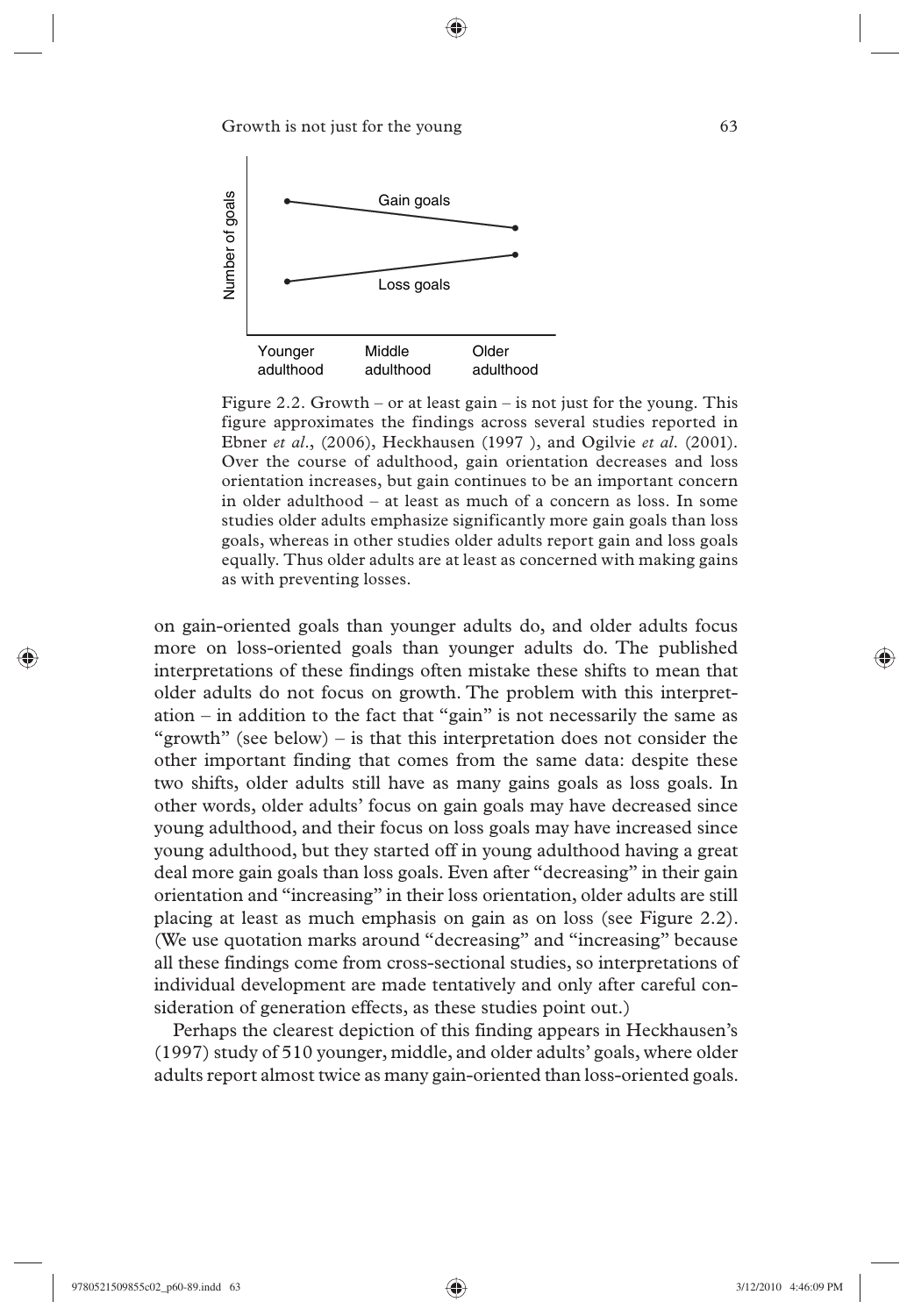The article reports neither exact means of gain and loss goals at each period nor whether the gain-versus-loss means at any one age period were significant. However, a graph on p. 180 portrays the following mean levels of gain and loss goals reported for a total of five goals measured per person. Older adults had a nearly 2:1 gain–loss ratio for their goals (means of approximately 3.0 gain goals to approximately 1.6 loss goals, judging from the graph), whereas younger adults had upwards of a 4:1 ratio found in young adulthood (approximately 3.9 gain goals to 1.1 loss goals). Thus, even though this ratio was significantly different – suggesting a "decline" in gain goals and an "increase" in loss goals (quotes to note the study was cross-sectional, not longitudinal) – the clear majority of older adults' goals in this study still dealt with concerns for gains rather than losses.

⊕

Similarly, in two more studies, Ogilvie et al. (2001) measured four kinds of goals – acquire (gain), keep (maintain), cure (recovery), and prevent goals – of adolescents, midlife adults, and older adults. Acquire goals comprised older adults' highest percentage of goals (51 percent and 46 percent in the two studies). These percentages of acquire goals were statistically the same for midlife adults but were significantly lower than for adolescents (71 percent in both studies). Keep goals were more common for the older group than the other two groups (20 percent and 29 percent for older adults; 9 percent and 8 percent for midlife adults; 1 percent and 4 percent for adolescents). However, cure goals were more common for midlife adults, and then in only one of the studies (28 percent and 19 percent for midlife adults; 17 percent and 14 percent for older adults; 19 percent and 19 percent for adolescents), suggesting perhaps that in midlife, problems are still thought to be correctible whereas in older adulthood the focus is less on corrective measures and more on maintaining what strengths one has.

In a third set of studies, Ebner *et al.* (2006) found similar results. In the first study, older adults placed as much importance on gain goals as on maintenance and loss goals. Means for gain, maintenance, and loss goals for older adults were not reported, so in the words of the authors (p. 668), "older adults rated their goals to similar degrees as being oriented toward growth, maintenance, and loss prevention." In the second study, "younger and older adults did not differ regarding their orientation toward growth" (p. 671). With this finding, we note that we do not wish to overemphasize this reversal in trends from previous findings – only to note that older adults do in fact place importance on growth in their lives .

These three sets of studies (Ebner et al., 2006; Heckhausen, 1997; Ogilvie *et al.*, 2001) are similar in two ways. Older adults had generally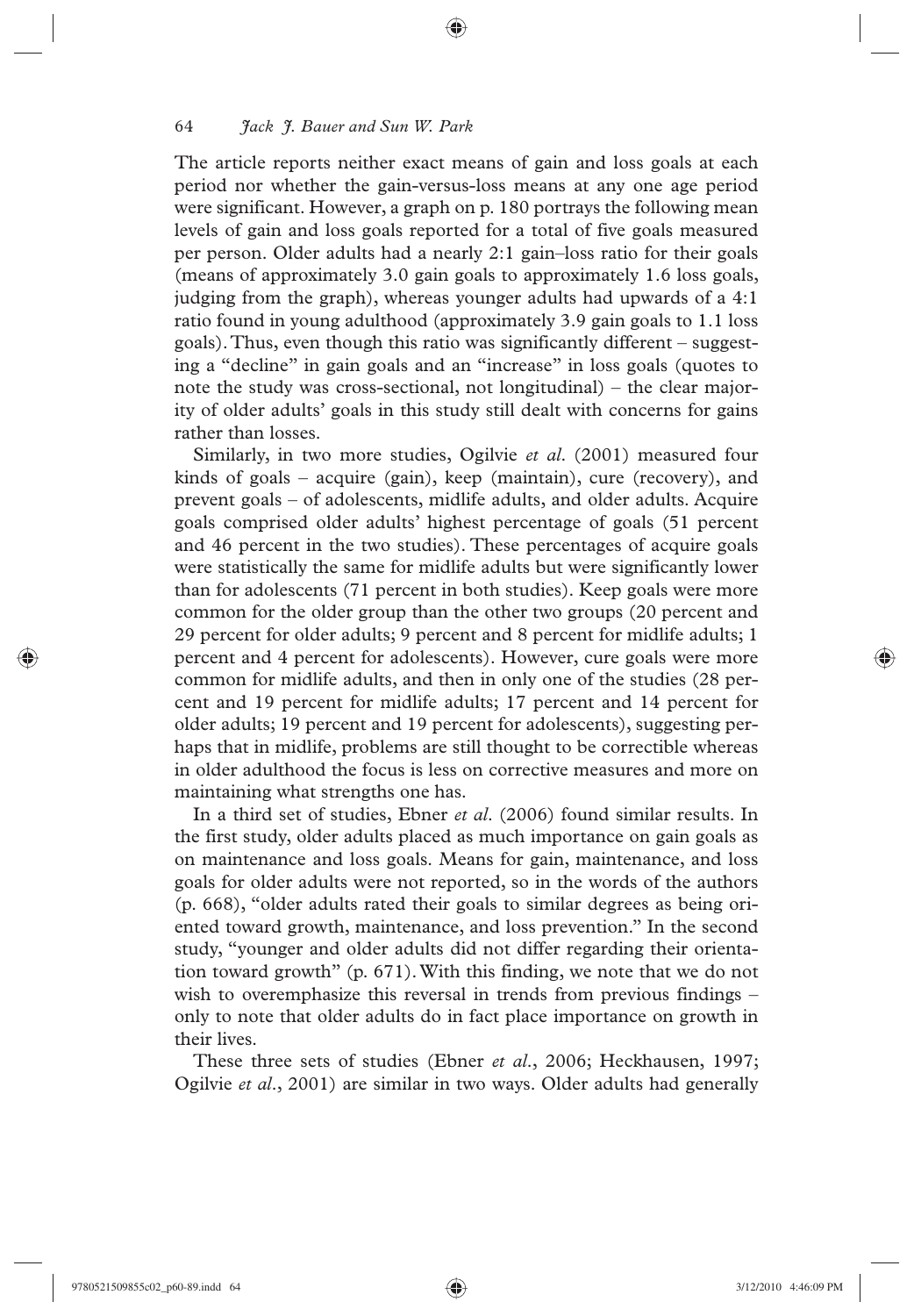fewer (or the same number of) gain goals and generally more loss goals than did younger adults. However, this does not mean that older adults had fewer gain goals than loss goals *per se*; indeed they tended to have at least as many gain goals as they did loss goals. The continued (albeit diminished) focus on gain goals is important as a starting point for studying the self-identity and subjective experience of older adults. Despite the mounting losses and depleting resources that come with age, older adults seem to place at least as much personal importance on gain as they do on loss. Thus the idea that "growth is for the young, loss is for the old" ignores important empirical findings and oversimplifies the mindsets of older adults' personal concerns.

♠

# *Toward a fuller model of the aging self: perspectives on growth*

The presentation so far just scratches the surface of the role of growth in older adults' capacity for resilience.

#### *Growth versus gain*

The studies on gain goals that are presented earlier focus exclusively on people's subjective focus on gains versus losses, or else on gains versus maintenance and prevention/recovery. However, published reports on gain goals frequently use the word *growth* to interpret and summarize the findings. We wish to note that, whereas growth is a form of gain, growth has specific meanings that involve not merely "moving in a positive direction" or "boosting affect." Growth can refer to a progressive, prosocial form of gain. Whereas a gain goal might involve accumulating more wealth or achieving higher status, a growth goal might involve deepening one's relationships or improving personal skills that are personally meaningful (Bauer and McAdams, 2004a; Kasser and Ryan, 1993).

#### *Growth as a value*

Gain goals may concern any desired good, hedonic or eudaimonic. A common view of gains and losses in older adulthood is couched in mechanistic or economic terms: older adults' "resources" are depleted and require more "investment" (e.g., Freund and Riediger, 2006). Without dismissing an economic metaphor outright, we counter that implications of rational self-interest and balance-sheet analysis are not apt metaphors for how people plan and evaluate their lives. To start, not all personal resources are valued personally on the same scale (see Sheldon and Elliot, 1998). What matters is the way in which individuals *identify* with those resources (e.g., the relatively intrinsic versus extrinsic or hedonic versus eudaimonic value placed on a goal; Bauer, McAdams, and Pals,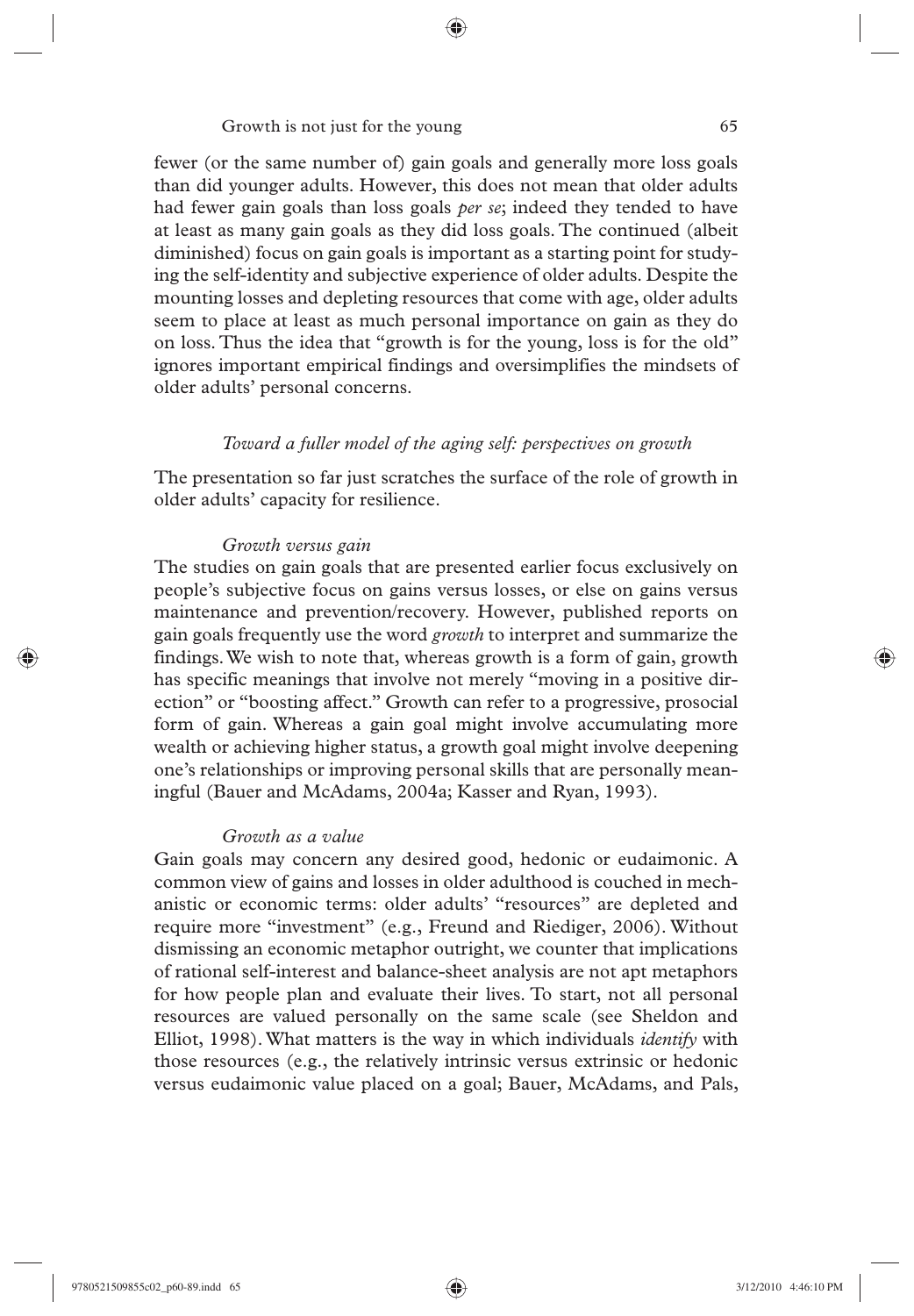2008 ). With this in mind we call for a fuller, less mechanistic portrait of the aging self – one that includes the processes by which older adults create meaning in life. In this chapter we focus on the process of associating the concept of growth with their lives in the past, present, and future. Still, it is important to note that, even when just looking at the numbers of gain versus loss goals, older adults seem to be at least as concerned with gains as they are with losses.

⊕

# *Growth as an orientation of self-identity*

Brief descriptions of goals may reflect self-identity by revealing personal values, but this is a step shy of knowing how the person values and integrates life events into a coherent and meaningful identity (McAdams and Pals, 2006). Indeed older adults may be especially prone toward getting meaning in life from narrative descriptions of their personal memories: not only is life review important at this time of life (Staudinger, 2001 ), but older adults also seem to have a heightened capacity to make meaning out of their personal experiences (Pasupathi, 2001).

#### *Growth versus security in the narrative identity of older adults*

Personal memories (in addition to goals) play an important role in the construction of a growth-oriented self-identity in older adulthood. Life review – largely a narrative endeavor in creating meaning in autobiographical memories – is itself a central concern for older adults (Erikson, 1968; Staudinger, 2001). Indeed, most of the research on narrative meaning-making in adulthood focuses not on goals but on memories (Bluck and Habermas, 2001; McAdams, 2008; McLean, Pasupathi, and Pals, 2007; Pasupathi, 2001; Singer, 2004; Staudinger, 2001). Furthermore, as adults experience major life changes, such as the loss of loved ones and personal resources, the sense of personal continuity is threatened. Resilience is facilitated by the capacity to make sense of the loss by constructing a sense of continuity, connection, and purpose in one's personal narratives and life story (Bauer and Bonanno, 2001a; McAdams, 1993; Pasupathi, Weeks, and Rice, 2006).

Themes of growth and personal meaning-making in life narratives constitute a central feature of meaning-making in older adults' lives (e.g., Ardelt, 2008; Bauer, McAdams, and Sakaeda, 2005b; Carstensen, Isaacowitz, and Charles, 1999; Gluck et al., 2005). In this section we describe growth narratives, which are contrasted with narratives that focus on security, maintenance, and the merely acquisition of pleasure. We claim that older adults (like younger adults) commonly use the concept of growth to endow their self-identity with meaning.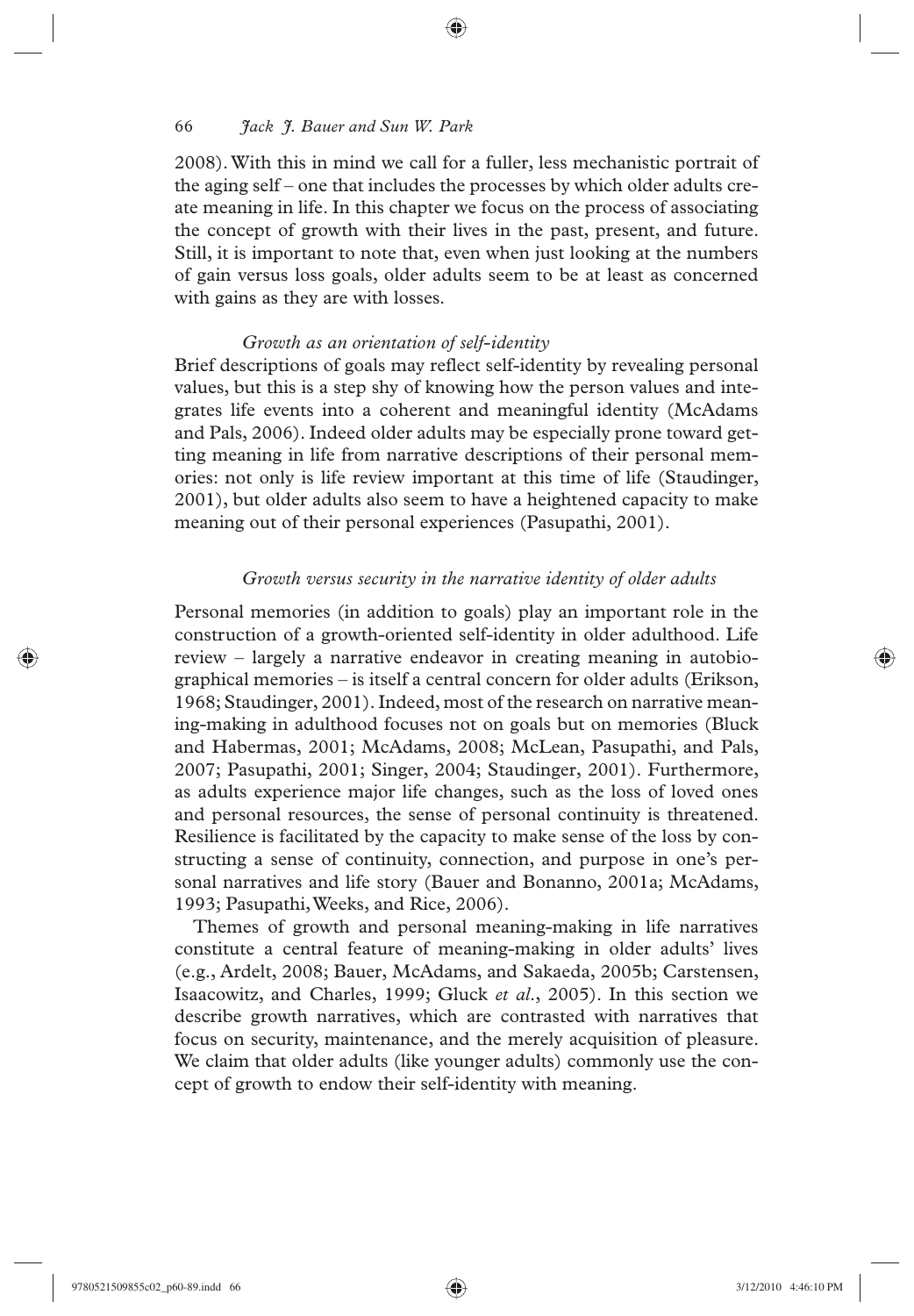#### *Growth narratives*

A growth narrative is a personal story that frequently emphasizes some form of progressive development (Bauer *et al*., 2008 ). A growth narrative emphasizes developing, learning, exploring, expanding, deepening, or strengthening in a prosocial domain of one's life. A growth narrative can be contrasted with a security narrative. A security narrative emphasizes safety, preserving, conserving, protecting, maintaining, or defending the self. The following two excerpts come from narratives about a high point in life (Bauer *et al*., 2005b ):

⊕

- "I was by the lake at night … I was able to formulate all my values and beliefs into one comprehensive system … At that moment I understood and more importantly felt my relationship with the rest of the living world."
- "My daughter's bat mitzvah … our whole family was very proud of her … the months of preparing for the event were very strenuous both emotionally and financially. It is certainly a big relief that it is over."

The first excerpt uses growth themes. It involves an improved conceptual understanding of one's life as well as an improved felt experience of it, both as an individual and in relation to others. The second excerpt does not portray progress or improvement; indeed it emphasizes escape and mere recovery to baseline. These excerpts illustrate the difference between a growth orientation and a safety or security orientation in interpreting life events (Maslow, 1968).

Growth may be found in the structure (i.e., integrative complexity) or content (e.g., narrative themes) of a narrative. The present chapter focuses primarily on themes of growth. Life stories, like stories generally, have themes that give the story a sense of coherence and a specific value orientation (McAdams, 2008). The two most common narrative themes deal with power or achievement on one hand and love or intimacy on the other – or more broadly, agency and communion. Here we argue that life stories with themes of growth hold particular promise for facilitating resilience. Like themes of agency and communion, growth themes are not found in every narrative.

Also like other themes, growth themes can serve as a source of continuity among the myriad autobiographical memories that constitute a life story (Bauer et al., 2008; Bluck, 2003). In other words, growth themes in personal narratives often involve growth that has happened already but that continues to serve as an important source of meaning in the present. The more a person's life story uses the concept of growth to give meaning to various life episodes (e.g., high points in life, low points,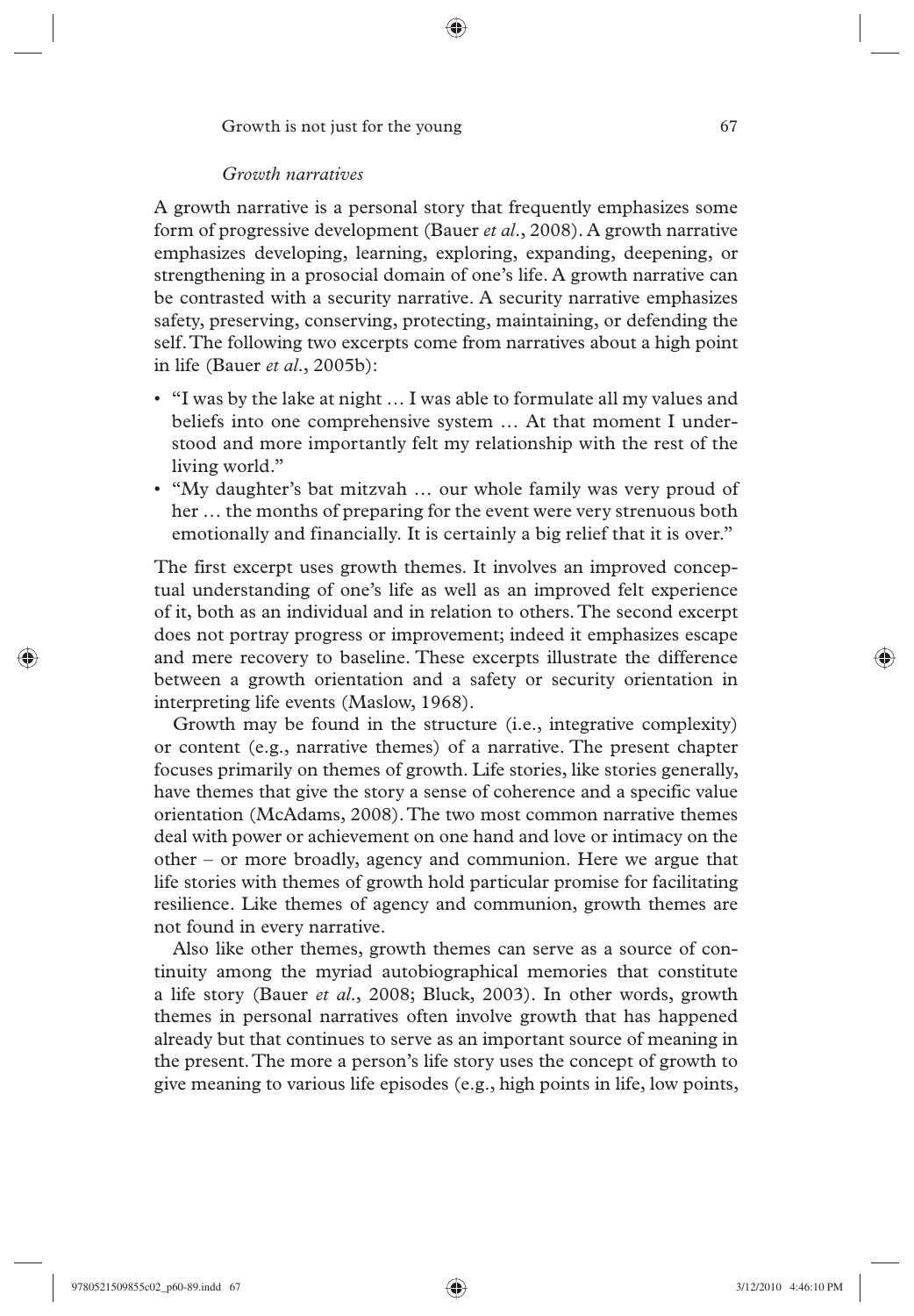turning points), the more growth-oriented that person's self-identity is. A life story that consistently emphasizes growth has been called a growth story (Bauer *et al.*, 2008).

♠

### *Two kinds of growth themes*

Two general kinds of growth themes have been studied routinely: experiential (or social-emotional) and cognitive (or social-cognitive) growth themes. Experiential growth themes involve intrinsically motivated, humanistic concerns, such as the importance of doing personally meaningful activities, cultivating personally meaningful relationships, and contributing to the development of society and future generations (Deci and Ryan, 2000; Kasser and Ryan, 1993). Experiential growth themes emphasize a deepening or strengthening in the felt experience of one's psychosocial life, but *not* necessarily with an emphasis on gaining a deeper *conceptual* understanding of it. In contrast, cognitive growth themes emphasize the importance of differentiating and integrating new conceptual perspectives on the self and others. Cognitive growth themes focus on the personal value of differentiating and integrating perspectives on the self and others. Examples of cognitive growth themes in personal memories include accommodation in meaningful life events (King et al., 2000; King and Noelle, 2005), causal connections between life events and one's broader concept of self (Pals, 2006a ), and various forms of gaining insights, learning lessons, exploring new perspectives, integrative memories, and wisdom (Bauer and McAdams, 2004b; Bauer et al., 2005b; Blagov and Singer, 2004; Bluck and Gluck, 2004; McLean et al., 2007; Pals, 2006a). Narratives of personal goals, particularly major life goals, also have themes of cognitive growth, measured as goal complexity (McAdams, Ruetzel, and Foley, 1986), elaboration of possible selves (King and Smith, 2004), and exploratory goals (Bauer and McAdams, 2004a). Any one narrative may have themes of both experiential and cognitive growth, and indeed the two correlate moderately (Bauer *et al*., 2008). However, experiential growth themes are much more common than cognitive growth themes (in Japan as well as in the USA; Kamide and Daibo, 2008). Furthermore, narrative themes of experiential and cognitive growth differentiate happiness and psychosocial maturity, as discussed later.

#### *Examples of cognitive and experiential growth narratives*

It is easy to oversimplify what growth narratives are. A growth narrative is not simply a rosy view of life, not merely a narrative emphasizing positive affect. A growth narrative emphasizes change – and progressive change at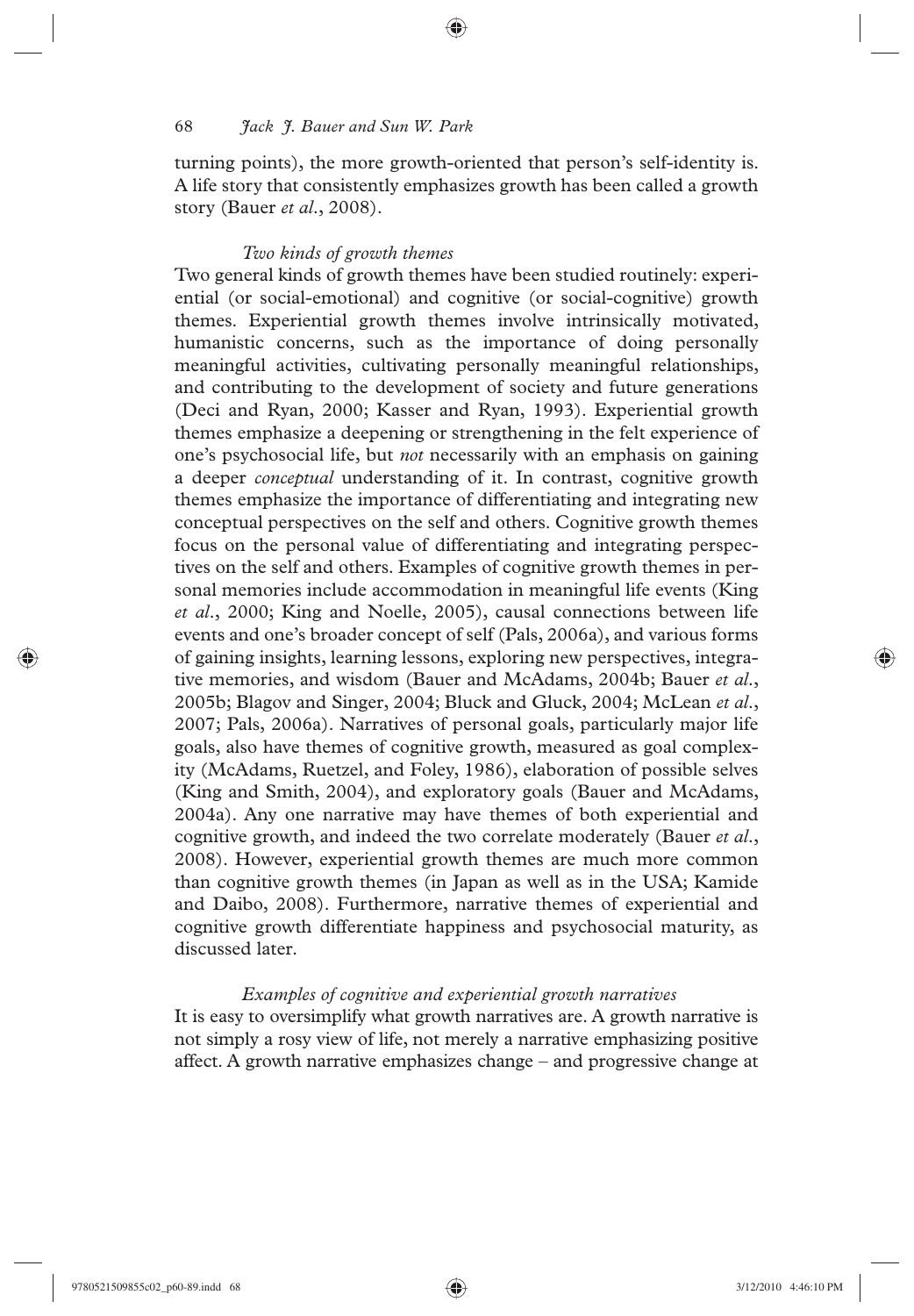that. In older adults, the concept of growth may well involve concerns for loss, but the thrust of the narrative is on growth. For example, a narrative about a peak experience, from a study of life stories (Bauer *et al.*, 2005b):

⊕

I was about 55–56 years old. My granddaughter Mandy (note: name changed) was at my house. She was approx. 3 yr. old. We were lying on my bed and she had asked me to "nice" her – translation: gently scratching her back. I suddenly felt this incredible love for her and almost simultaneously I felt a surge of deep pain and sadness and I became conscious, I feel, for the first time, that the price of loving so completely, so unconditionally is that the other side is that I would feel excruciating pain if she were to die or be separated from me forever. This event is significant because I felt so alive – so capable of being loving without consciousness about acceptance/ nonacceptance and other self-centered thoughts. The awareness of the other side of connection is loss – and I know this – have felt this since, and the knowing has greatly enhanced my life – much more freely able to love and to understand why I have been so fearful of this kind of loving in the past.

This narrative was coded as expressing both cognitive and experiential growth. Cognitively, the narrative revolves around an insight. The narrative explicitly states a newer, more adaptive, psychosocially more mature awareness of herself and of love. Experientially, the narrative explicitly describes a deepened sense of being alive, loving generally, and loving her granddaughter in particular. The narrative describes a peak experience that happened approximately 10 years ago (in midlife), but the growthoriented meaning of the memory continues to provide meaning in old age. Interestingly, this narrative integrates growth and loss, such that the newfound awareness of loss allowed for a more mature perspective. We note that this new awareness (of loss) is portrayed in the narrative as a form of growth.

As another example, a narrative of a turning point in life, from the same study:

It is my 40th birthday, and I am with some friends playing bridge. I look outside and it is too beautiful a day for one to be inside playing cards. I leave early and get out our old bicycle and go for a ride. This is the beginning of my cycling, a hobby which takes me all over the country. I make a conscious decision to begin to do things I want to do with my life. I don't want to play the role of lady any more. I don't want to dress in good clothes and go to a lot of charity organization meetings. I wanted to break free of doing things with my life that I felt I should be doing and do things with my life that I wanted to do. This even marked the beginning of the end of my pretending I was something or someone I really wasn't comfortable being.

This narrative also revolves around a life insight. It conveys cognitive growth through the "conscious decision" to take a path of experiential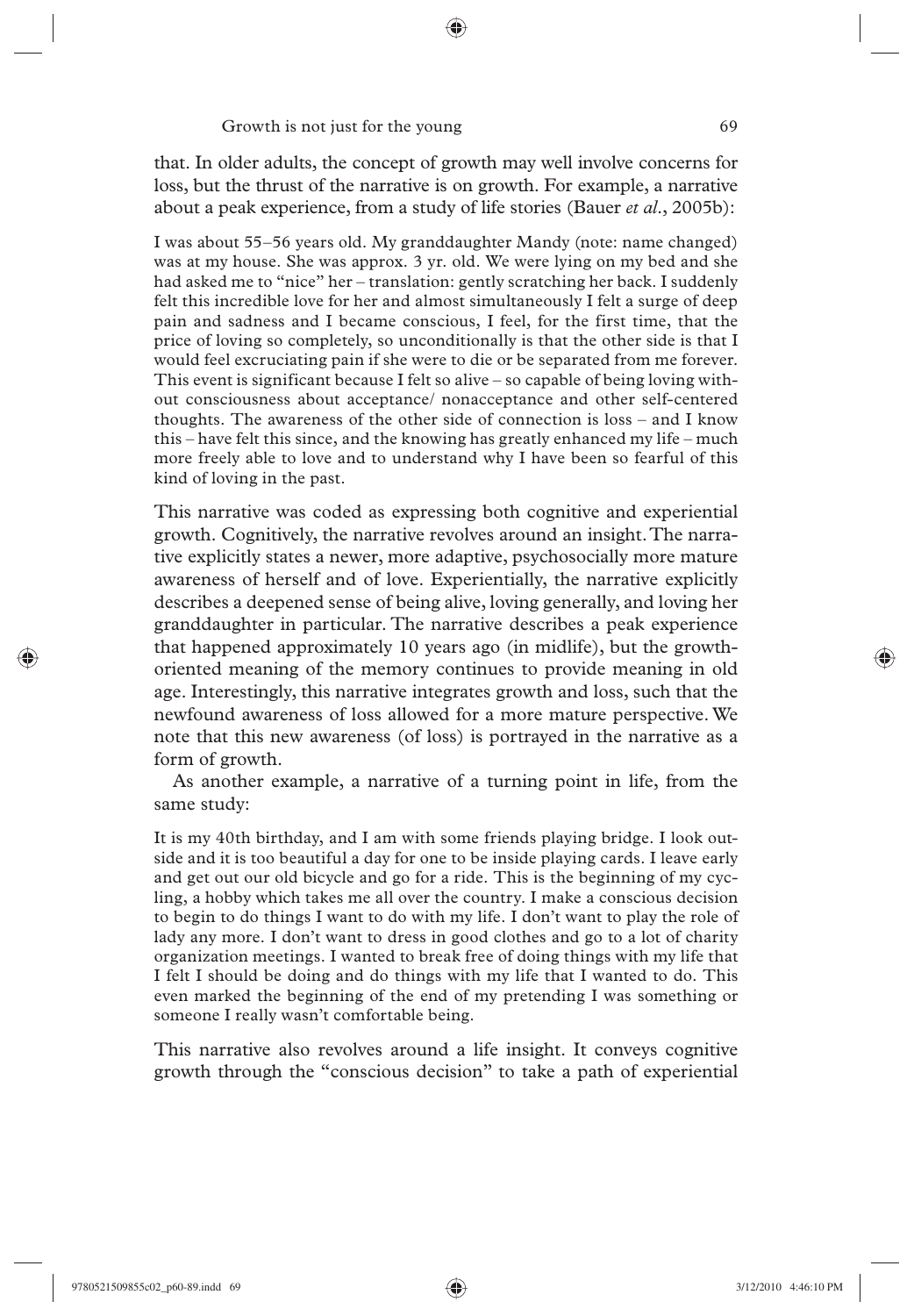growth, which takes the form of leading a more intrinsically motivated life rather than a life that is dictated by social convention. The narrative, also about a memory in midlife, continues more than 20 years later to be a self-defining moment (Blagov and Singer, 2004).

⊕

# *A growth-oriented, aging self? On the prevalence of growth in older adults' narratives*

We do not claim that older adults' life stories are more growth-oriented than younger adults' life stories. Some empirical studies support this claim, while others do not. However, research has demonstrated that the growth story is alive and well in older adulthood, playing an important role in well-being and resilience. Pasupathi and Mansour (2006) found that aging adults are prone toward focusing on personal meaning-making as a way to organize self-identity. Socioemotional selectivity theory claims that older adults are especially prone toward identifying with goals with emotional and personally meaningful social implications (Carstensen *et al.*, 1999). In the studies that follow (as with all the narrative studies presented in this chapter, unless otherwise noted), narratives were coded quantitatively for expressing greater or lesser degrees of particular kinds of growth.

In a cross-sectional study of adults' life stories, older adults were significantly more likely to construct growth memories (Bauer *et al*., 2005b) than were younger adults. Participants were instructed to write narratives of high points in life, low points, and turning points – approximately one page for each. An analysis of these data not reported in Bauer *et al.* (2005b) revealed that 61 percent of the older (over age 60) adults' narratives made reference to either cognitive or experiential growth (or both), whereas only 36 percent of the younger adults' narratives did so (those under age 45) . Similar emphases on growth were found in participants' narratives of their major life goals – even more noteworthy given that these were "long-term" goals, not the medium-term goals that are typically studied in goal research (Bauer and McAdams, 2004a). In other words, despite the assumed losses that mount with age, these older adults were more likely than younger adults to have growth narratives. While the experiential-growth focus corresponds to socioemotional selectivity theory (Carstensen *et al*., 1999 ), the increased emphasis on cognitive growth narratives seems to run counter to that theory, which predicts a decrease in knowledge-focus. However, the cognitive growth narratives here largely emphasize a growth in the knowledge of one's life. The broader issue seems to be an increasing focus on intrinsically motivating or humanistic concerns – rather than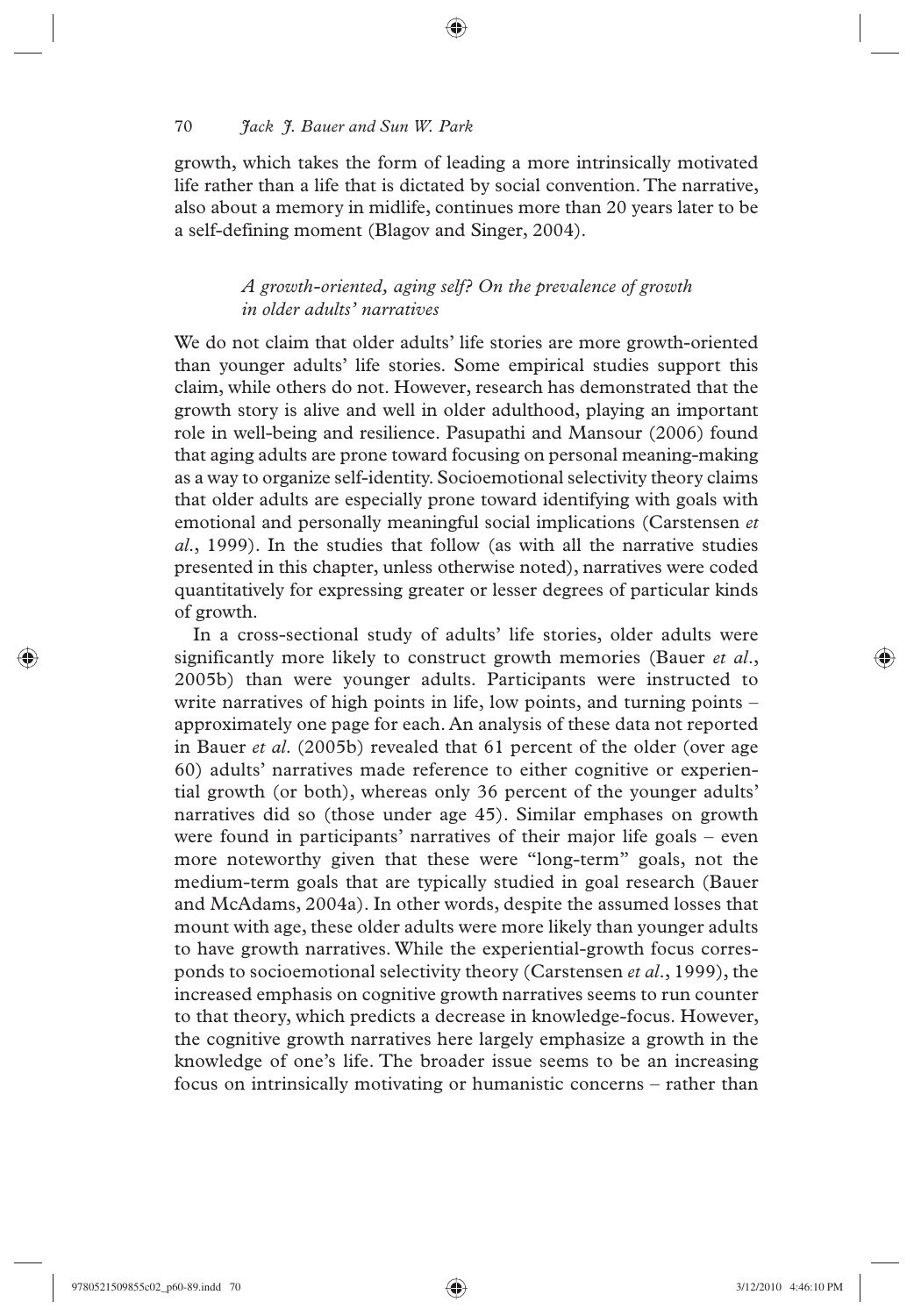extrinsically motivating or materialistic or status-oriented concerns – with age.

♠

Two more studies revealed that the personal narratives of middle-aged and older adults contained more autobiographical reasoning (i.e., explicit connections tying the event to one's broader understanding of self) than did the narratives of younger adults (Pasupathi and Mansour, 2006).

In a narrative study of personal events that participants thought to deal with wisdom, three forms of wisdom narratives were identified: giving empathy and support, self-determination and control, and knowledge and flexibility (Gluck et al., 2005). Of the three, knowledge and flexibility dealt most squarely with the theme of growth; the others dealt squarely with themes of communion and agency, respectively. Whereas empathyand-support narratives were more common in adolescence than older adulthood, knowledge-and-flexibility narratives were more common in older adulthood than younger adulthood – again suggesting that older adults do emphasize the role of growth in their lives. In another study of wisdom narratives, older adults were more than three times more likely than college students to emphasize the importance of learning life lessons from the event, though older adults were about one-third less likely than younger adults to do so (Bluck and Gluck, 2004).

A narrative study of reminiscence demonstrated that growth-oriented narrative memories were more common than loss-oriented narrative memories (Wong and Watt, 1991). A purely qualitative narrative study (the studies above involved the quantification of narratives) found that narratives of stroke victims frequently emphasized growth and exploration in the future (Faircloth *et al*., 2004 ). Such narratives were ones that emphasized an interpretation of the stroke as a "wake-up call" and plans to gain new experiences that one had always wanted but never pursued.

Overall this sampling of studies shows that older adults, despite onslaught of losses that come with aging, commonly think about their lives – in the past as well as in the future – in terms of growth. This is consonant with the research presented earlier on gain and loss goals and sets the stage for demonstrating how older adults' use of growth narratives in their self-identity relates to well-being.

#### *Eudaimonia, aging, and growth narratives*

Eventually we wish to demonstrate that growth narratives may facilitate a particular kind of resilience that involves the reconstruction of meaning in addition to the restoration of affect – what we propose to be "eudaimonic resilience." But first we must establish that eudamonia and growth narratives have a connection. In this section we review research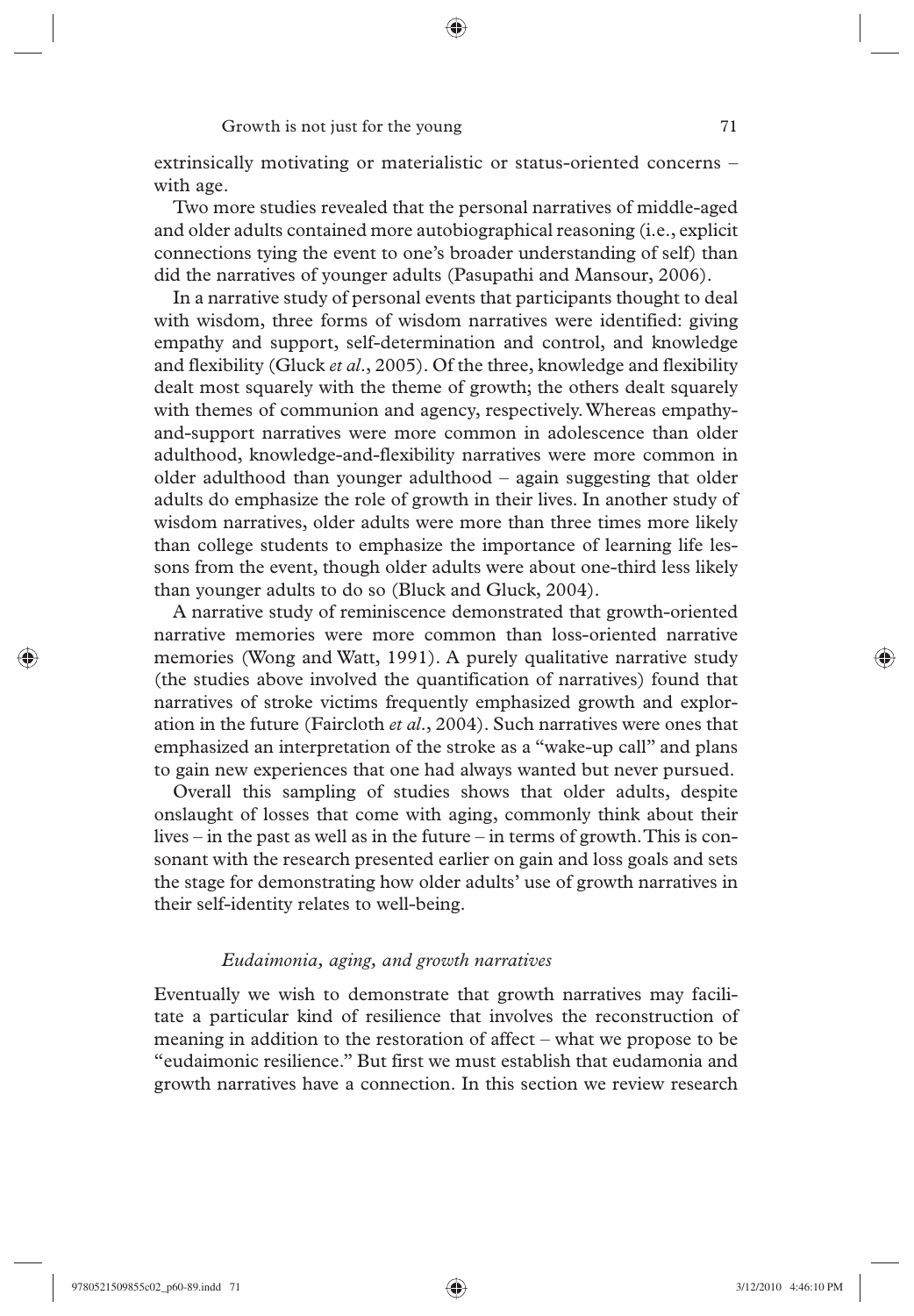on eudaimonia, particularly in older adulthood. We also aim to demonstrate that older adults with growth narratives tend to report a happier, more meaningful life and are likely candidates for resilience.

♠

Eudaimonia (or as it is more commonly called in psychology, eudaimonic well-being) is often contrasted with hedonic well-being. Hedonic well-being emphasizes maximizing pleasure and minimizing pain. It deals with how good one feels about one's life. Eudaimonia also deals with pleasure and how good one feels about one's life but additionally involves an explicit concern for meaning-making and growth. For example, a measure of hedonic well-being or happiness might simply ask participants to rate on a Likert-type scale how happy they are. A measure eudaimonic well-being might ask questions about happiness but also specifically about particular sources of meaning in life (e.g., personal growth, purpose in life; Ryff and Singer, 1998) or ask short, openended questions to assess the psychosocial maturity of the responses. Psychological research has historically studied happiness in its more hedonic forms, notably in terms of positive and negative emotionality and global life satisfaction (Ryan and Deci, 2001 ). However, the study of eudaimonic well-being has become increasingly valued, as evidenced by recent, special issues in the *Journal of Happiness Studies* (Deci and Ryan, 2008 ) and the *Journal of Positive Psychology* (Kashdan, Biswas-Diener, and King, 2008). As the research on eudaimonic well-being mounts, so do definitions of it.

#### *Eudaimonia as meaningfulness*

Some researchers study eudaimonic well-being as meaningfulness, that is, as a subjective sense of satisfaction with various sources of meaning in one's life. For example, a commonly used measure of eudaimonic wellbeing, psychological well-being (Ryff and Keyes, 1995), asks participant essentially to rate how much they have six qualities in their lives: autonomy, environmental mastery, personal growth, positive relationships with others, purpose in life, and self-acceptance. This measure is framed explicitly in eudaimonic theory and has been shown to be distinct from – while still related to – measures of hedonic well-being (Ryff and Singer, 1998 ). For example, experiential growth themes correspond more closely to eudaimonic-as-meaningfulness well-being than to hedonic well-being (Bauer *et al.*, 2005b).

Different dimensions of eudaimonic well-being appear to have quite different, even opposite trajectories across adulthood (some of which differ for males and females; Ryff and Singer, 2008): in general, selfacceptance, environmental mastery, and positive relationships appear ◈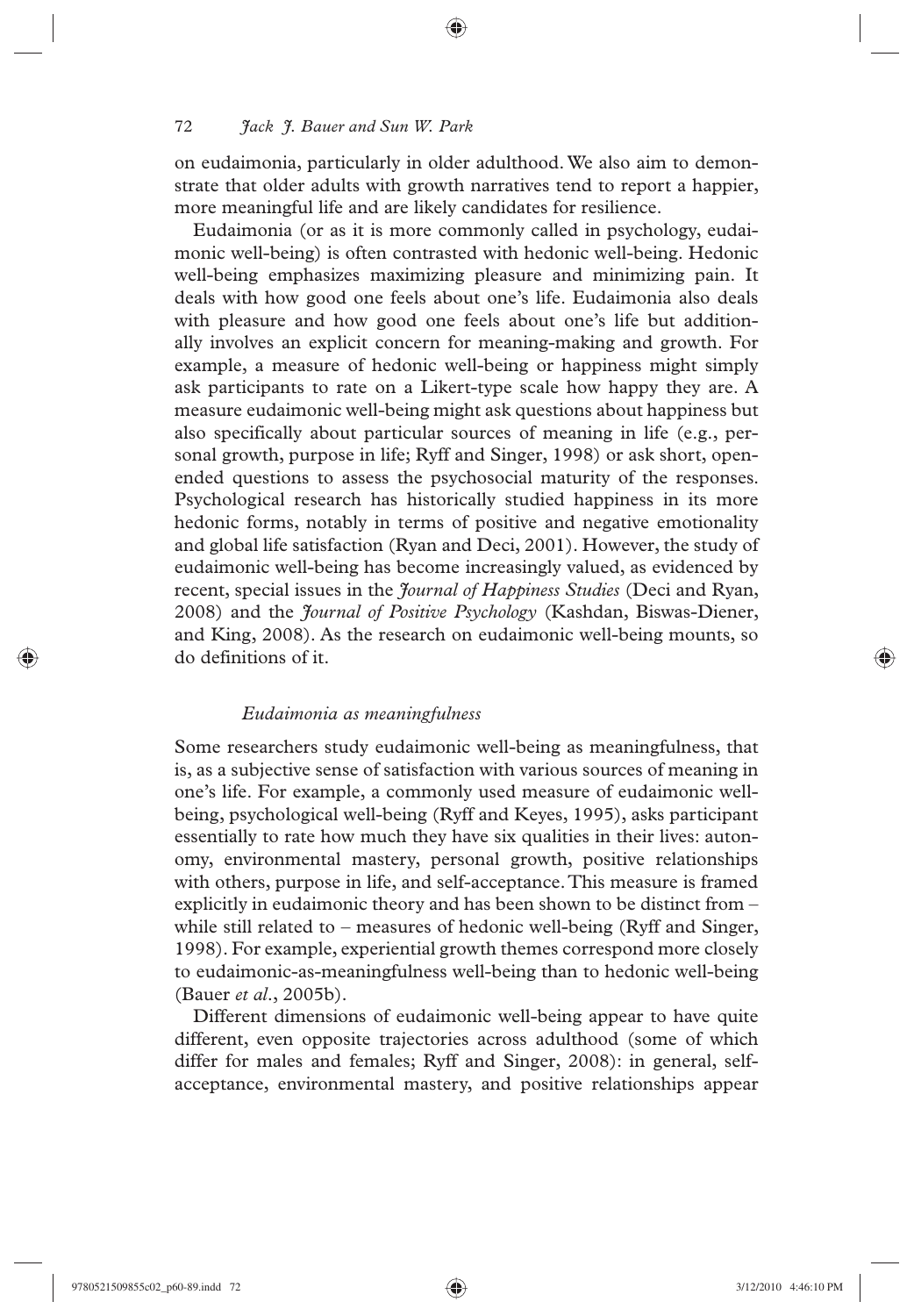to increase by later adulthood, or at least remain constant. In notable contrast, personal growth (i.e., satisfaction with one's personal growth) and purpose in life appear to decline for older adults. However, we find the same kind of pattern here as in the gain-goal research: this research clearly shows that older adults score the personal-growth dimension of well-being *most highly* among the six dimensions. So despite the fact that levels of personal-growth well-being decline from younger to older adulthood, those levels start off so much higher than the levels of the other dimensions that they can continue to retain their strength in older adulthood, relative to other dimensions. In other words, personal growth is a keystone of older adult's well-being.

♠

As suggested by numerous researchers of eudaimonic well-being, a focus on intrinsically motivating activities is essential to eudaimonic wellbeing (e.g., Bauer et al., 2008; Ryan, Huta, and Deci, 2008; Waterman, Schwartz, and Conti, 2008). One study found that older adults' personal reasons for listening to music differentiated hedonic and eudaimonic well-being (Laukka, 2007). Listening to music for the purpose of emotion regulation correlated more strongly with measures of hedonic well-being (positive and negative affect). In contrast, listening to music for the purpose of enjoyment (an intrinsic motivation; Deci and Ryan, 2000 ) correlated more strongly with various dimensions of eudaimonic well-being (Ryff's measure) – and correlated with positive but not negative affect.

#### *Eudamonia as happiness plus psychosocial maturity*

Other researchers study eudaimonia as the combination of hedonic wellbeing plus psychosocial maturity, where maturity involves heightened levels of integrative complexity in meaning-making (e.g., Bauer *et al*., 2005b; King and Noelle, 2005; Pals, 2006a). Loevinger's (1976) measure of ego development serves as perhaps the most comprehensive measure of psychosocial maturity, charting levels of complexity and integration by which people think about the self and others. However, ego development is not typically considered to be a facet of well-being, which is typically defined strictly in terms of affect (even in the case of eudaimonia as meaningfulness). Indeed, measures of ego development tend not to correlate with measures of hedonic well-being in adulthood (e.g., Bauer and McAdams, 2004a, 2004b; Helson and Roberts, 1994; King and Noelle, 2005; King and Raspin, 2004). In other words, people who think complexly about their psychosocial lives seem about as likely to be happy as unhappy. Furthermore, experiential and cognitive growth themes map differentially onto well-being and psychosocial maturity (Bauer and

◈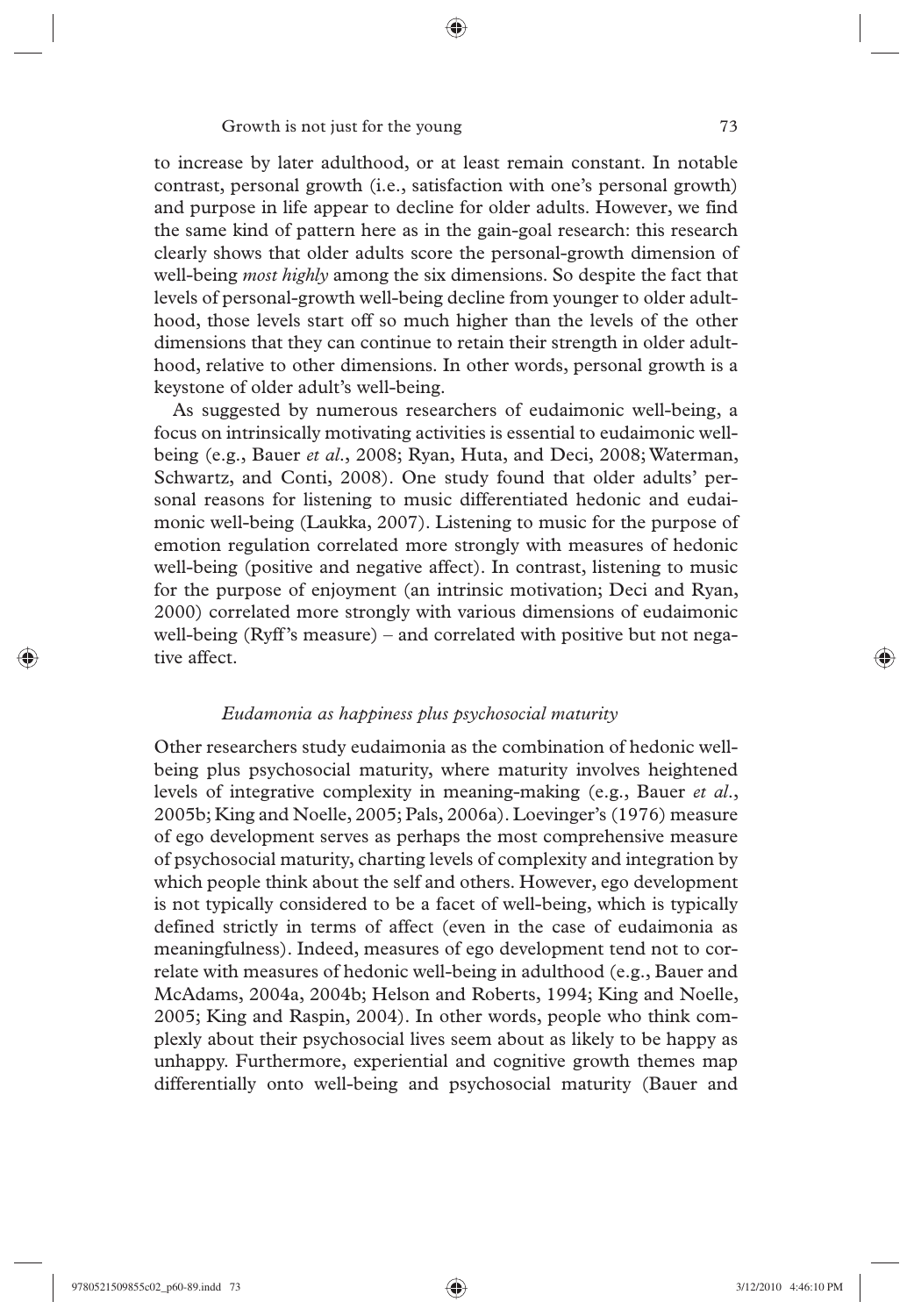McAdams, 2004a, 2004b, 2009; Bauer *et al.*, 2005b; King and Noelle, 2005; King and Raspin, 2004; King et al., 2000; King and Smith, 2004; Pals, 2006b). Experiential growth themes correlate predominantly with well-being but not maturity. In contrast, cognitive growth themes correlate predominantly with maturity but not well-being. Thus, researchers who take the happiness-plus-maturity claim that eudaimonic well-being involves two distinct qualities in life – *how good one feels* about one's life as well as *how integratively one thinks* about one's life.

♠

Research has shown that older adults have at least as high – if not higher – levels of hedonic well-being and desirable emotionality as younger adults do (Mroczek, 2001). As for psychosocial maturity, older adults show heightened capacities to create an integrated sense of meaning in life (Pasupathi, 2001). However, old age may well involve a decrease in the differentiation or complexity of that integration of selfidentity from the peak levels in midlife (Labouvie-Vief, 2003). Some of this decrease may come from decreased activity levels, which correlate with lessened complexity of self-identity, as well as from a lesser tendency to focus on negative affect (Labouvie-Vief, 2003). Some research on Loevinger's ( 1976 ) ego development also shows a decline of *peak levels of* psychosocial maturity in old age (Pfaffenberger, 2005). However, a normative decline in peak levels of maturity or integrative complexity does not mean that older adults have bottomed out in these categories. Furthermore, some research shows increases. For example, in further analyses of data presented earlier (Bauer and McAdams, 2004a; Bauer et al., 2005b), older adults had higher levels of ego development than younger adults – and the same levels as those of midlife adults.

Older adults' heightened capacity for meaning-making (Pasupathi, 2001) suggests a heightened capacity for integration. We argue that older adults may simply be better at stating their highly integrated meanings in life more simply – such that measures of differentiation simply do not capture the differentiation that at one time was more conscious but with age and experience became more automatic. In other words, measures of integrative complexity do not measure exformation – the information behind the information, that is, the information that is not presently referenced but that the individual did grapple with earlier in the process of arriving at more simple, elegant, and integrative meanings (Norretranders, 1991). Perhaps older adults' lower scores of measures of complexity reflect their heightened capacity, gained over years of experience, to integrate the subtler complexities of life.

Finally, even if psychosocial maturity does on average decline in adulthood, it is important to consider whether older adults were still *personally concerned* with the integrative complexity of meaning-making.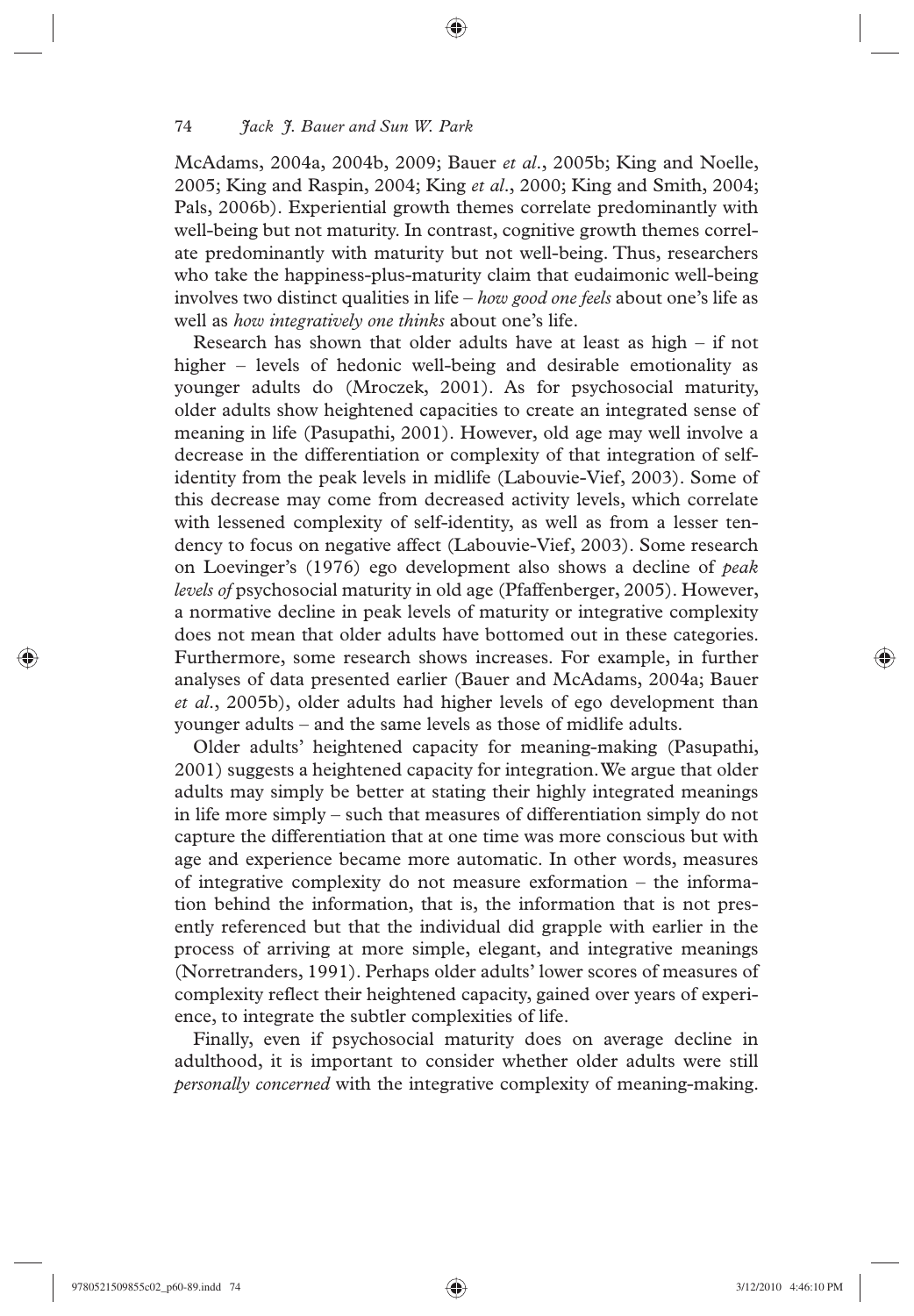Narrative data suggest they are concerned with it. In further analyses of data reported above (Bauer and McAdams, 2004a; Bauer et al., 2005b), older adults were approximately twice as likely as younger adults to use themes of *cognitive* growth in their personal narratives. In other words, older adults were more likely to emphasize – subjectively, *thematically* – the importance of conceptual integration (which is different to having narratives that are *structurally* more complex).

♠

# *Growth narratives, eudaimonic personality development, and aging*

Eudaimonic well-being can fluctuate across adulthood (Ryff and Singer, 2008). So can hedonic well-being, even if it tends toward a baseline (Diener, Lucas, and Scollon, 2006). Psychosocial maturity can increase as well as decrease across adulthood (Helson and Roberts, 1994; Labouvie-Vief, 2003). An increase in eudaimonia over time – most fully evidenced by simultaneous increases in hedonic well-being and psychosocial maturity – has been called "eudaimonic personality development" or "eudaimonic growth" (Bauer, 2008; Bauer and McAdams, in press). Research is showing a tie between growth narratives (as well as other growth orientations) and eudamonic personality development. In the following studies (unless otherwise noted), quantitative measures of narratives were compared to quantitative measures of resilience, maturity, and happiness.

Drawing from the Mills Longitudinal Study, women at the age of 52 wrote narratives about a difficult life event (Pals, 2006b). Narratives that emphasized coherent positive resolution (which falls under the category of experiential growth) predicted increased ego resiliency from the ages of 21 to 61. Narratives that emphasized exploratory narrative processing (i.e., cognitive growth) not only predicted psychosocial maturity at the age of 62 but also mediated the relation between the trait of coping openness at the age of 21 and maturity at the age of 62. Furthermore, themes of positive self-transformation (a combination of cognitive and experiential growth) predicted high levels of both maturity and happiness.

In a two-year longitudinal study, divorced women (mean age of 54 years, SD = 9 years) provided narratives of their lost (pre-divorce, retrospectively) and found (present) best possible selves (King and Raspin, 2004). Highly elaborated found possible selves (a form of cognitive growth narratives) correlated with psychosocial maturity both concurrently and two years later, but not with increases in maturity over that time. Highly elaborated lost possible selves did predict increases in maturity for participants whose divorce occurred further in the past.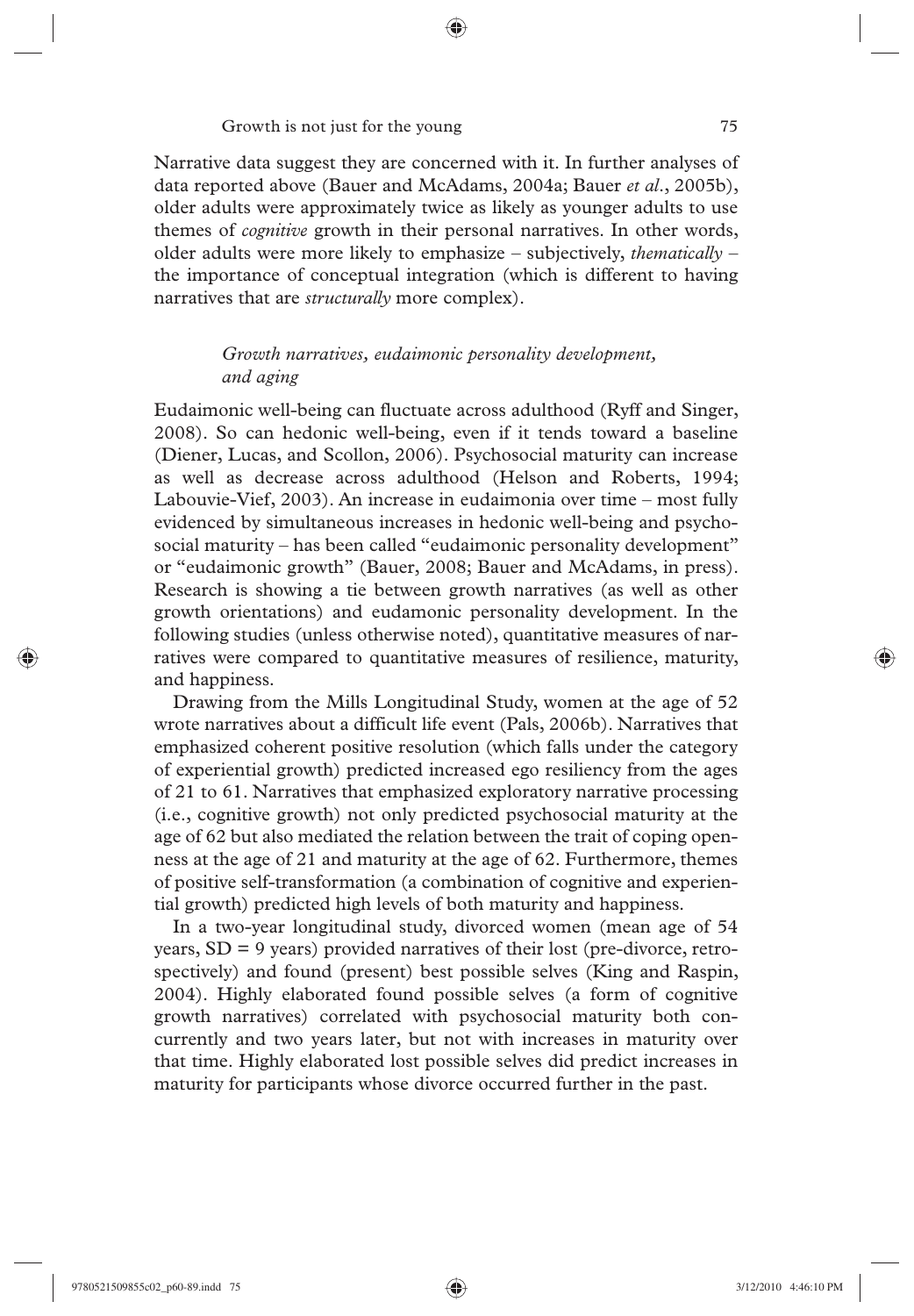In cross-sectional research on growth memories and growth goals (Bauer and McAdams, 2004a; Bauer et al., 2005b), participants' age correlated with well-being, such that older adults reported higher levels of both happiness and eudaimonia-as-meaningfulness than younger adults did. However, experiential growth memories and growth goals mediated the relation between age and life satisfaction. Similarly, older adults were marginally more likely to score higher on psychosocial maturity, but this age–maturity relation was mediated by cognitive growth goals. In other words, older adults had higher levels of eudaimonia, but this was explained by the fact that older people were more likely to have eudaimonic growth narratives.

♠

In another study reported above, growth-oriented narratives also corresponded to psychological and physical health in older adulthood (Wong and Watt, 1991). The integrative and instrumental styles emphasized linking one's past, present, and anticipated future. However, the integrative style was more growth-oriented, focusing on increased selfunderstanding and personal meaning-making, whereas the instrumental style focused on more hedonic forms of coping and successful recovery.

Related, non-narrative studies also demonstrate the presence of growth in adulthood and its tie to well-being. In a study of non-narrative growth goals in adulthood, growth goals mediated the relation between age and well-being (Sheldon and Kasser, 2001). In the Terman study, participants rated whether they were living up to their abilities. Those who showed an increase in this self-assessment between the ages of 48 and 85 – that is, people who by the age of 85 had grown in their beliefs of their own self-actualization – also reported higher levels of health wellbeing compared to people who showed decreases in this self-assessment (Holahan, 2003).

Erikson's (1968) final stage of psychosocial development, ego integrity versus despair, involves a growth orientation in several respects, not the least of which is that ego integrity is facilitated by a sense of generative self-transcendence in midlife. Ego integrity involves the acceptance and integration of one's life as a whole, as it unfolded over time, both good and bad. A story of such an acceptance and integration is likely to involve a movement from at one time not accepting (or even recognizing) certain, undesirable or unknown aspects of oneself to at a later time developing the capacity and wisdom to accept and integrate them. An aging self of such integration and growth holds great promise for resilience.

Some evidence, though with young adults, suggests that growth narratives can predict eudaimonic personality development in the strong sense, that is, increases in both happiness and maturity. The combination of experiential and cognitive growth in narratives has predicted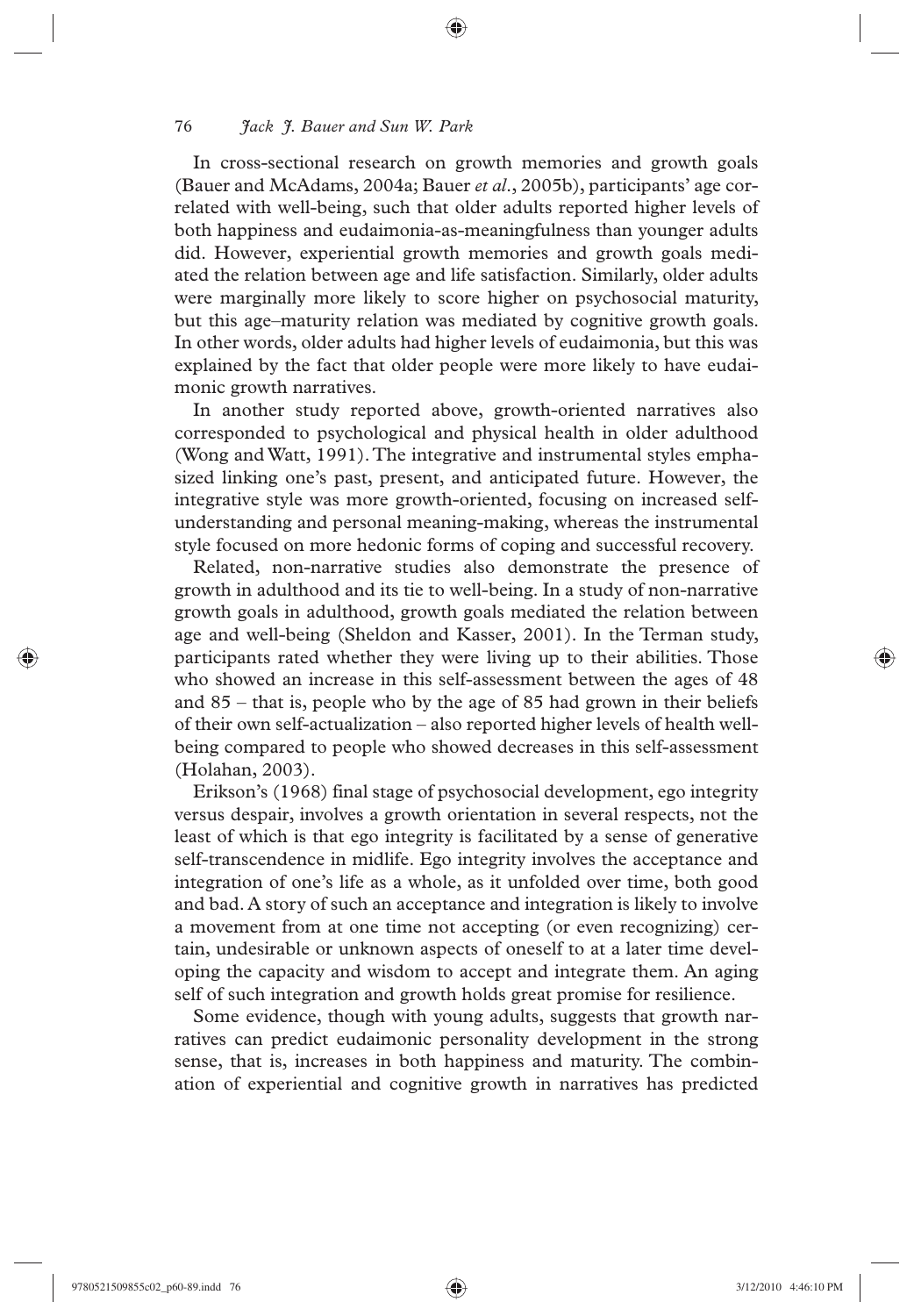simultaneous increases in both well-being and maturity three years later (Bauer and McAdams, in press).

♠

In all, these studies suggest that growth narratives facilitate eudaimonic personality development and resilience, notably in older adulthood. Only one of these studies addressed resilience directly, but psychosocial maturity is known to facilitate adjustment during difficult times (Bursik, 1991). Furthermore, eudaimonia is viewed an enduring, adaptive form of wellbeing, at least compared to hedonic happiness, suggesting that eudaimonia serves a buffer against difficult times. It also seems that the relation between a growth orientation and eudaimonia are especially strong after the age of 60 (Bauer and McAdams, 2004a; Bauer *et al.*, 2005b; King and Raspin, 2004; Pals, 2006b; Sheldon and Kasser, 2001). Given that older adults have been shown to have higher capacities for narrative integration and meaning-making as well as levels of happiness and maturity (Mroczek, 2001; Pasupathi, 2001), it seems that older adults are more likely to experience eudaimonia than younger adults.

#### **Discussion: the study of eudaimonic resilience**

We now wish to integrate the previous sections by proposing a framework for studying resilience that is based on eudaimonia. Briefly, hedonic resilience is a process that, following a potential trauma or loss, involves a quick rebound or maintenance of affective balance (as in Bonanno, 2004). Eudaimonic resilience is a process that involves the qualities of hedonic resilience but additionally includes the quick rebound, maintenance, or growth of personal meaning in one's self-identity. In other words, hedonic resilience involves affect regulation, whereas eudaimonic resilience involves both affect and meaning regulation. A growth-oriented self-identity is a likely candidate of individual differences to predict eudaimonic resilience (see Figure 2.1).

# *First, is there really a difference?*

Discussions of resilience generally involve the regulation of both affect and meaning (Greve and Staudinger, 2006 ): it would be hard to imagine people being resilient if they could make no sense of a loss or potential trauma. So it might appear that hedonic resilience implicitly demands meaning regulation, and thus eudaimonic resilience. However, theories and measures differ in terms of the emphasis placed on the role of affect regulation versus meaning regulation. For example, approach-versusavoidance theories (see below), which tend to be more hedonic, focus less on *how* people subjectively construct meaning after a difficult event,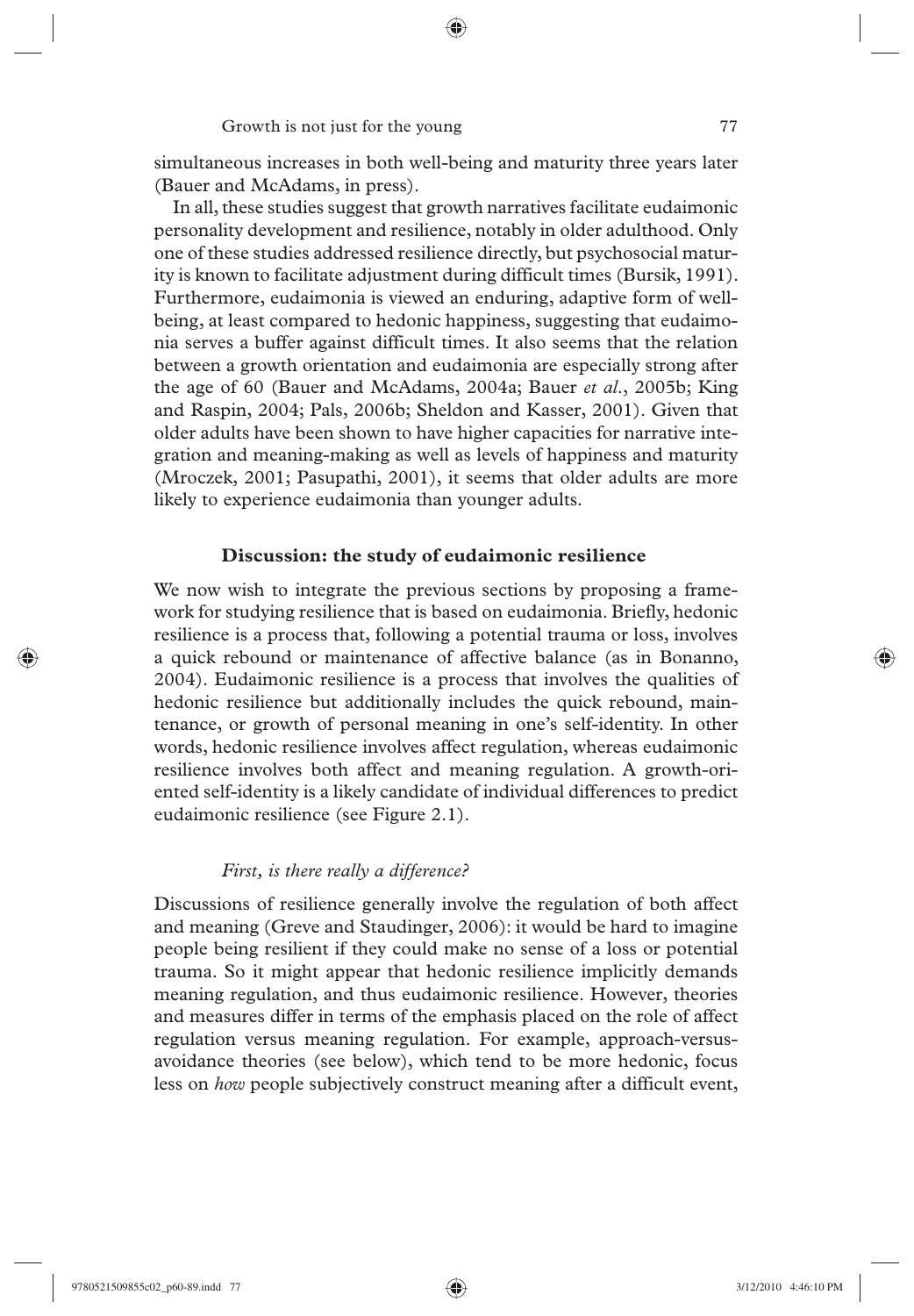focusing more on merely *whether* they do. Other theories elaborate on the structure and/or content of meaning-making after a difficult event.

⊕

As for measurement, researchers may assess merely whether a person has returned to affective balance or may assess adaptation by considering specific forms of meaning-making. When hedonic resilience ensues, chances are that a certain degree of meaningfulness returns (i.e., eudaimonic resilience) as well, regardless of whether meaningfulness was assessed. For example, in the wake of a significant loss, the individual person is likely to sense that a significant source of meaning has been lost; this is what makes the loss *feel* like a loss. Thus measures of hedonic resilience may depend on an underlying eudaimonic resilience that is implicit and simply not measured. What matters for the distinction between hedonic resilience and the "meaningfulness" definition of eudaimonic resilience, then, is whether the researcher (or anyone thinking about) the person in question is explicitly considering a return to baseline levels of both affect and meaningfulness (e.g., Neimeyer, 2001).

We view eudaimonic resilience as a framework for thinking about and conducting research on adaptation that attends more to the individual's self-identity and development, which includes affect regulation – rather than attending to affect alone. The findings on eudaimonia presented earlier suggest that eudaimonic resilience serves as an important resource for adults as they age. If, as stated earlier, older adults are more prone toward eudaimonia than younger adults, then older adults are more likely to exhibit eudaimonic resilience. But eudaimonic resilience is at this point a proposition. Below we outline a framework for studying eudaimonic resilience.

# *The dual process of eudaimonic resilience and related models of adaptation*

Eudaimonic resilience can be framed as a dual-process model of adaptation. On the one hand is affect regulation, and on the other is meaning regulation. Affect regulation involves the capacity to regulate positive and negative emotionality, notably the hedonic concerns of approaching pleasure and avoiding or escaping pain. Meaning regulation involves the capacity to focus on, construct, and reconstruct meaning in one's life – that is, one's self-identity. For example, meaning regulation in the wake of a loss might involve a shift or increase in the importance (i.e., meaning) of an interpersonal relationship, thereby keeping one's sense of meaningfulness afloat (and possibly turning into a new, enduring, or otherwise heightened form of meaning in life – as in posttraumatic growth; Calhoun and Tedeschi, 2001).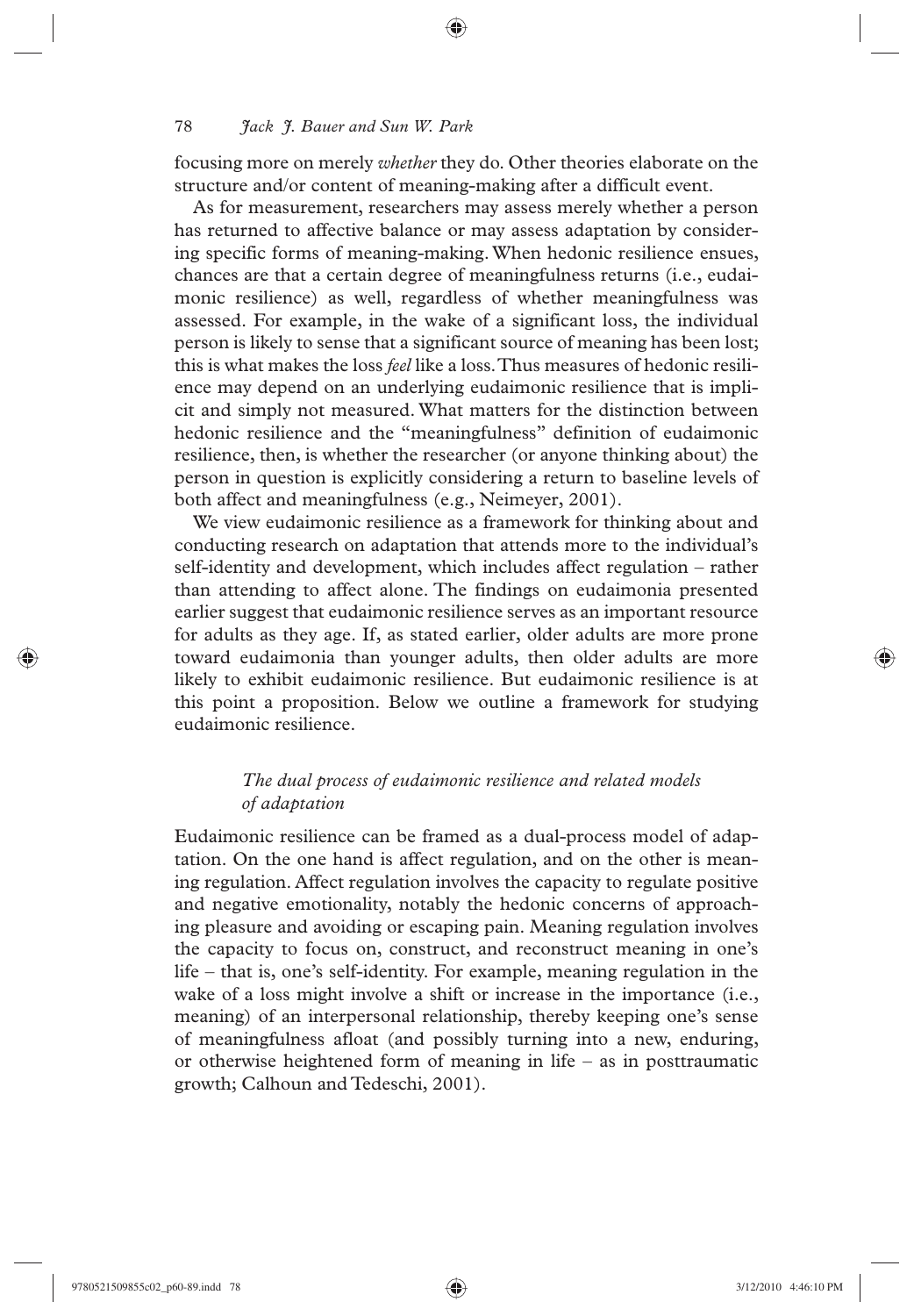Whereas hedonic resilience involves merely a concern for affect regulation, eudaimonic resilience involves concerns for both affect regulation and meaning regulation. Meaning regulation can facilitate affect regulation after a difficult life event (Bursik, 1991), just as affect regulation (e.g., impulse control) can facilitate meaning regulation (e.g., as psychosocial maturity and perspective-taking; Loevinger, 1976). However, as noted earlier, measures of affect and conceptual meaning-making tend not to correlate. Thus eudaimonic resilience incorporates two processes of adaptation. This dual-process model of resilience is related to other dual-process models that focus on affect and meaning-making in self-identity development (Bauer *et al.*, 2008; Labouvie-Vief, 2003; Staudinger and Kunzman, 2005 ). Each model approaches health from a more eudaimonic than merely hedonic perspective, so the two processes of affect and meaning-making are both essential to healthy adaptation (see Figure  $1.1$ ).

♠

#### *Adjustment and growth*

Staudinger and Kunzmann's (2005) model of positive adult personality development distinguishes adjustment processes from growth processes. Adjustment processes, which are largely avoidance oriented and hedonic (i.e., they aim to escaping pain) would be necessary for resilience or recovery and are most likely primary to growth processes. Growth processes are largely approach oriented and emphasize socialcognitive meaning-making. As described earlier, growth processes are largely a matter of individual differences in motivation and self-identity, expressed explicitly in people's descriptions of their goals (e.g., Bauer and McAdams, 2004a; Sheldon and Houser-Marko, 2001). "Optimal development" in Staudinger's and Kunzmann's model involves both adjustment and growth. As such, hedonic resilience maps onto Staudinger's and Kunzmann's adjustment, whereas eudaimonic resilience involves both adjustment and growth.

# *Affect optimization and affect complexity*

In another dual-process model, Labouvie-Vief (2003) distinguishes affect optimization from affect complexity. Affect optimization deals with emotional adjustment and the capacity to maintain and enhance levels of hedonic well-being. Affect complexity deals with cognitive-affective growth, including the ability and willingness to understand, differentiate, and integrate emotional experiences – including their psychosocial dynamics, causes, and consequences – into one's self-understanding. Whereas hedonic resilience maps onto Labouvie-Vief's affect optimization, eudaimonic resilience involves both affect optimization and affect complexity.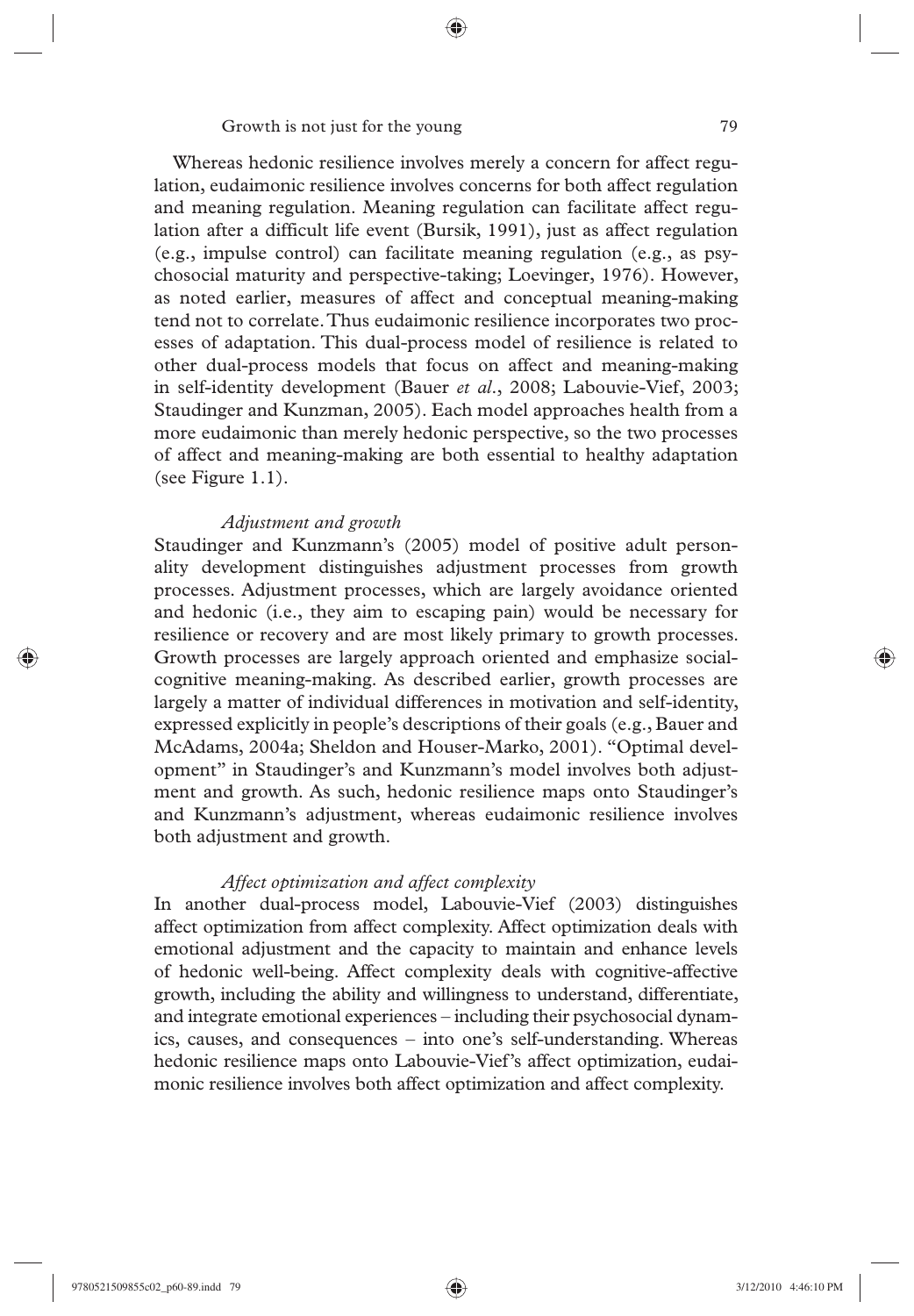#### *Loss-oriented and restoration-oriented coping*

⊕

In a third dual-process model with eudaimonic concerns, Stroebe and Schut (2001) present a model of adaptation via meaning-making. After a significant loss in life, the individual's attention and actions oscillate between loss-oriented coping and restoration-oriented coping. Lossoriented coping focuses on making sense of the loss, whereas restorationoriented coping (which might sound avoidance-oriented and hedonic at first) focuses on the reconstruction of a new, personally meaningful understanding of the self after the loss. Whereas hedonic resilience maps onto Stroebe's and Schut's loss-oriented coping, eudaimonic resilience involves both loss-oriented and restoration-oriented coping. As demonstrated in research on goals, older adults appear to have a balanced focus on recovery and growth (e.g., Ebner *et al*., 2006 ), suggesting that older adults are likely to be engaging in both forms of coping.

### *Contrast: dual-process models of hedonic resilience*

Other dual-process models of adaptation focus not on affect and meaning but on approach and avoidance motivations. Brandtstadter, Wentura, and Rothermund (1999) outline a model with one process for counteracting losses and another process for preference adjustment. Counteracting losses involves making changes in actions and priorities in life that minimize the losses associated with aging. In contrast, though working in conjunction, preference adjustment involves setting new goals to attain and new understandings of self-identity, but these new understandings are largely measured in terms of positives and negatives, gains and losses. This model is consonant with the SOC model of aging, where growth is defined explicitly as gains, which may merely mean an increase in positive affect or a decrease in negative affect. While these models offer an important portrait of the affective and approach-avoidance orientations of older adulthood, they tend not to address value-based meaning-making in self-identity, adjustment, and resilience.

# *Growth narratives and eudaimonic resilience*

#### *Resilience versus recovery: the role of individual differences*

Resilience is commonly associated with recovery in that they both involve dealing with difficult life events, but they are not the same thing (Bonanno, 2004). The difference is largely a matter of the degree and the endurance of psychological disruptions: resilience involves milder, relatively shorter periods of disruption than does recovery. Bonanno frames the difference between resilience and recovery in terms of personality,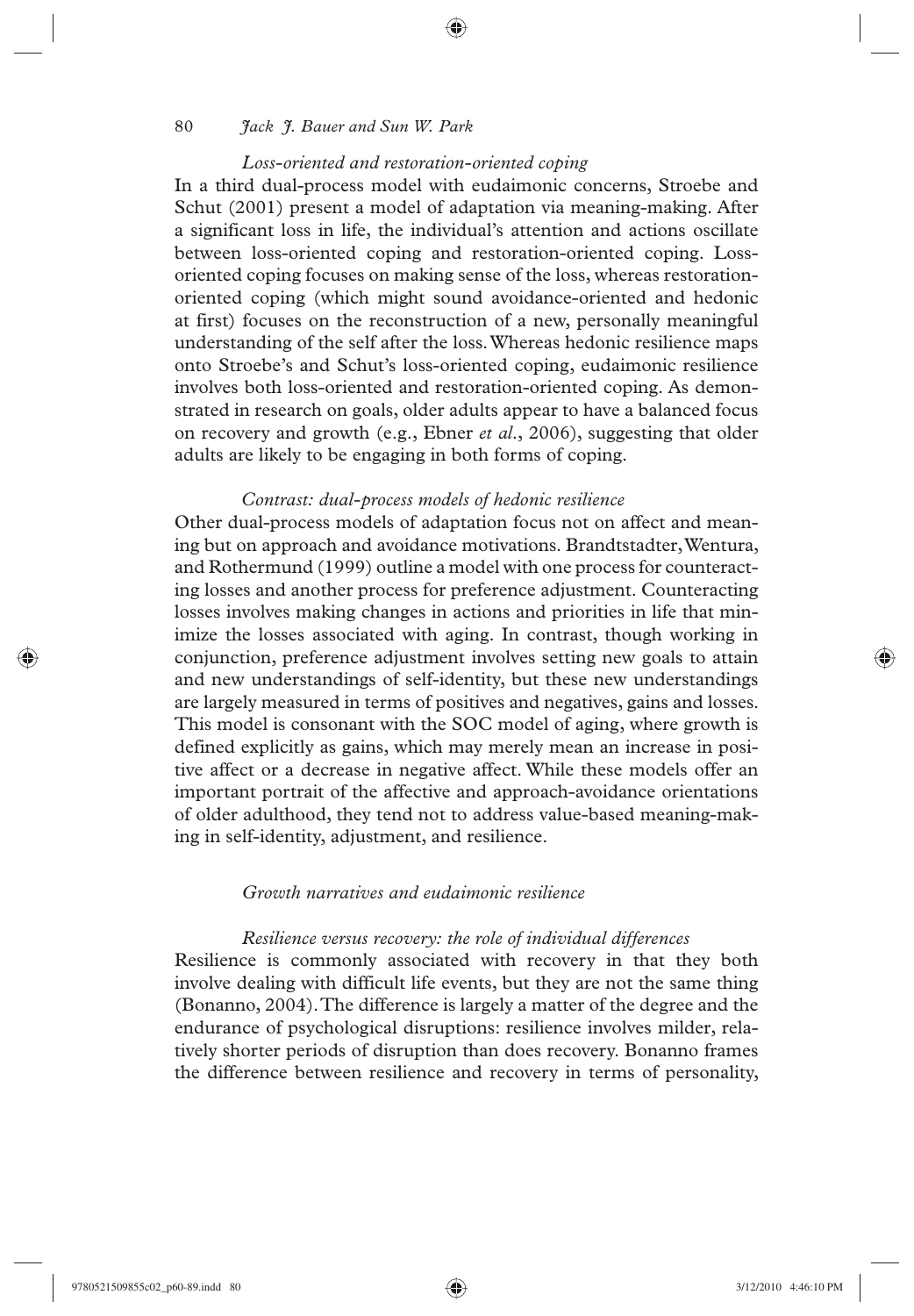citing the adaptive benefits of individual differences in characteristics such as hardiness and positive emotionality. In a prospective, longitudinal study, people who showed resilience entered an interpersonal loss with more adaptive characteristics (Bonanno *et al.*, 2002). Also, more resilient individuals interpret the events surrounding a loss in a more adaptive manner. For example, resilient individuals showed an "optimal balance" of mostly positive yet some negative self-evaluations in their personal narratives (Bauer and Bonanno, 2001a). In contrast, those who had exclusively positive self-evaluations adapted as poorly as those who had many negative self-evaluations, suggesting an inability to incorporate the loss – much less learn from  $it$  – in their life story. In addition, more resilient individuals showed a capacity to exercise relatively more behavioral than characterological self-blame, to integrate important events surrounding the loss with their broader self-identity, and to express a greater degree of self-efficacy (Bauer and Bonanno, 2001b, 2001c). Thus it seems that resilience (and adjustment more generally) is tied to individual differences in growth-salient interpretations of their lives.

♠

#### *Recovery versus growth: focusing on the past versus the future*

Recovery generally involves returning to baseline, reestablishing equilibrium, and "bouncing back" (Bonanno, 2004; Davidson and Roe, 2007). Thus recovery emphasizes an escape or avoidance orientation. Merely ending the pain is enough for the person. What happens in the future, after the cessation of pain, is not of primary concern. In contrast, a growth focus is primarily concerned with what happens in the future, after the pain has ceased and even in the meantime. A growth orientation allows the person to interpret the adversity from a future-oriented perspective. For example, a desire to "get better" is found in both recovery and growth orientations. However, "getting better" is the endpoint for the recovery focus, whereas "getting better" is merely part of the process for the growth/approach focus. Similarly, a focus on prevention emphasizes avoidance, albeit avoidance with foresight. A focus on prevention is largely a focus on avoiding having to escape. Even maintenance involves a focus on maintaining the past more so than on possibilities for the future. A narrative study of adults' decisions to make major life changes distinguished the crystallization of desire from the crystallization of discontent (Bauer, McAdams, and Sakaeda, 2005a ). Almost all decisions involved making a change from an undesirable life circumstance. A crystallization of desire was defined as a decision that was made primarily because one wanted to move toward a desired future. A crystallization of discontent was defined as a decision that was made primarily because one wanted to escape an undesirable past and present (i.e., to recover). Participants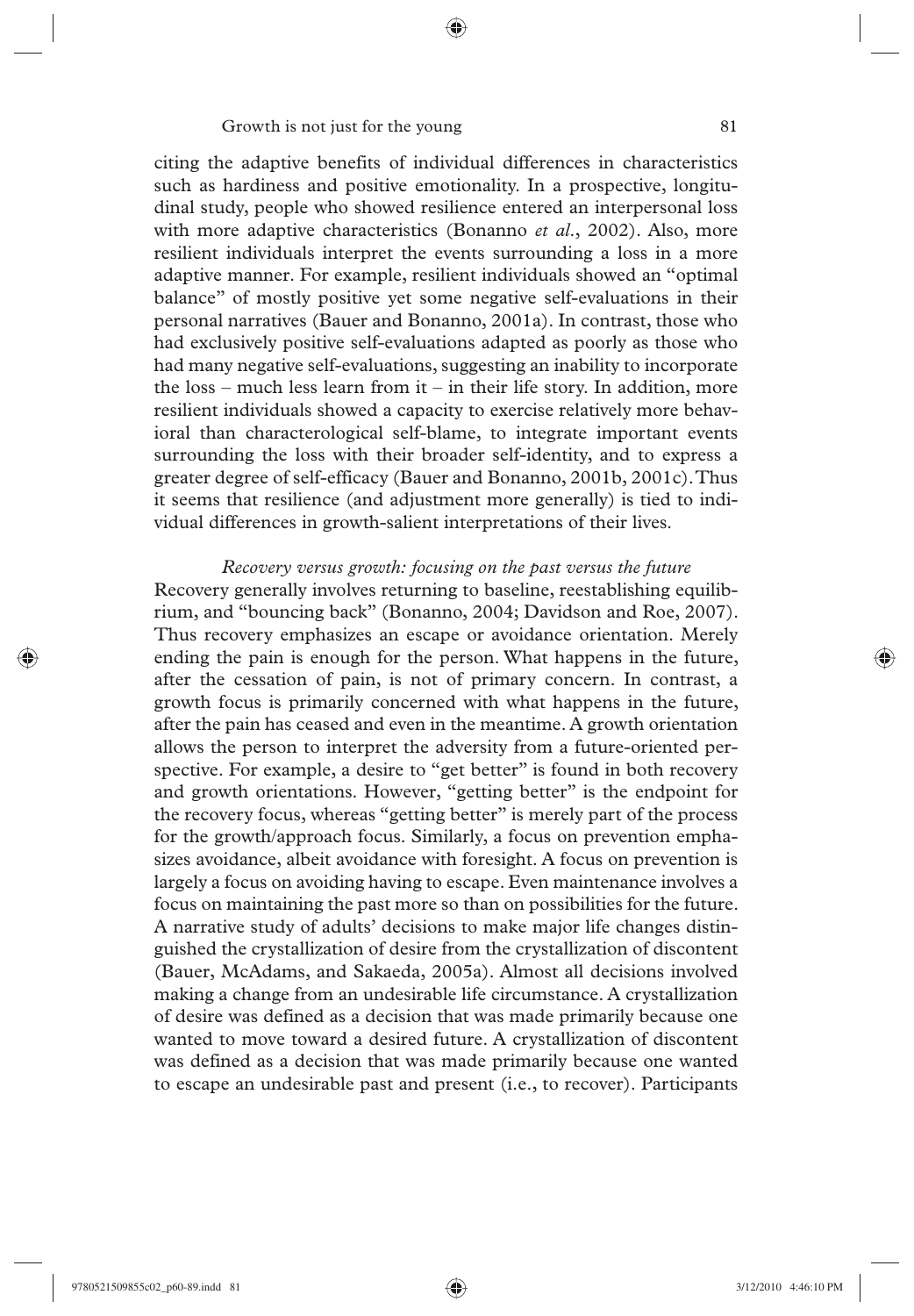who expressed a crystallization of desire had higher levels of well-being (hedonic and eudaimonic) than did participants who expressed a crystallization of discontent – even when controlling for how well the transition turned out. Overall, a growth-oriented self-identity is more likely than a recovery-oriented self-identity to facilitate eudaimonic resilience.

⊕

# *Questioning the need for considering eudaimonic resilience*

#### *Is thedonic resilience not enough?*

Eudaimonic resilience may well be a luxury when one is faced with trauma, severe illness, or interpersonal loss. Even if one lacks a recovery of meaningfulness in life, having one's emotions stabilized is certainly desirable. We are certainly not making an argument against hedonic resilience as a human good! Again, hedonic satisfaction is an essential part of eudamonic well-being and resilience. We are merely stating that there is more to managing life's difficulties than stabilizing one's emotions. This becomes an important measurement issue when considering the specific course of resilience of the individual person.

# *Posttraumatic growth? Not necessarily*

At first glance, our description of eudaimonic resilience might sound like posttraumatic growth (Calhoun and Tedeschi, 2001). However, posttraumatic growth deals with only growth and therefore does not correspond to all facets of eudaimonic resilience, namely the recovery or maintenance of past levels of eudaimonic well-being. Plus, posttraumatic growth corresponds primarily to the facet of eudaimonic resilience that deals with the growth of *meaningfulness* ("I feel my relationships are stronger") but not necessarily to eudaimonic resilience as growth in psychosocial maturity. However, the growth element of eudaimonic resilience may involve primary characteristics of posttraumatic growth, such as the subjective sense of a strengthened sense of self, the subjective sense of strengthened relationships, and the subjective sense of a strengthened philosophy of life (Calhoun and Tedeschi, 2001). To the degree eudaimonic resilience and posttraumatic growth overlap, recent critiques of posttraumatic growth raise important empirical questions and limitations for eudaimonic resilience. For example, a meta-analysis shows that the effects of posttraumatic growth might not be as strong as they appear in individual reports (Helgeson, Reynolds, and Tomich, 2006 ), though a close examination of the meta-analytic methods suggests that aggregated variables were couched in predominantly hedonic, not eudaimonic, terms (namely "benefit-finding"). As a possible underlying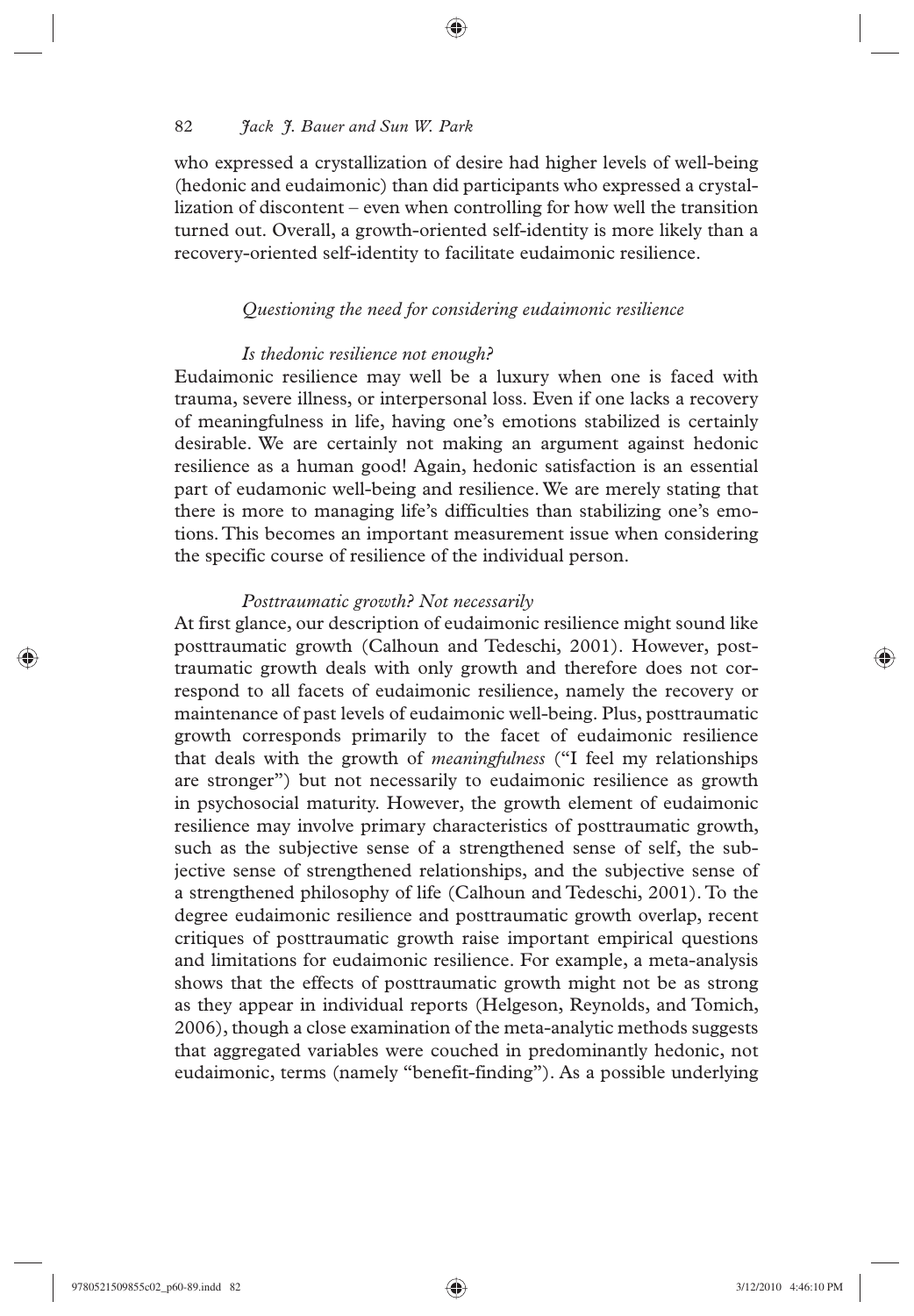determinant of posttraumatic growth, which is primarily a retrospective, self-report variable, self-enhancement and other "positive illusions" may be driving people's perception of growth (Westphal and Bonanno, 2007 ). Still, subjective appraisals of one's life – illusory or not – are important predictors of behavior, well-being, and resilience (Bonanno, 2004; Wirtz *et al*., 2003 ). Thus it remains noteworthy that people who adapt well to life's difficulties have been found to talk spontaneously about their lives in terms of integrated meaning-making and growth, as discussed earlier. In other words, growth is a prominent feature of the self-identity of those who adapt well to setbacks in life.

♠

#### *Is this not too simplistic? Dismissing the Pollyanna problem*

The presence of growth – assessed subjectively or objectively – does not simply erase the negative feelings that follow the trauma or loss. The growth merely helps the individual to adapt, perhaps by focusing the individual's attention on something specific and desired to live for, rather than on the pain from which one wants to escape. A subjective focus on growth does not mean that the individual does not acknowledge the immense difficulties of trauma, loss, or aging. Furthermore, it is likely that eudaimonic resilience is not a matter of oversimplifying one's life, selfenhancement, or ignoring one's own anxieties (as in repressive coping; Bonanno,  $2004$  – even though these tactics do correlate with adaptation and well-being. Indeed, people with a high degree of growth motivation are more likely to acknowledge the negatives in their lives than people with low growth motivation (Park, Bauer, and Arbuckle, 2009). People – perhaps especially older adults – with a growth orientation are precisely the people (1) who directly deal with life's difficulties maturely and (2) who achieve affective balance sooner (Bauer and Bonanno, 2001a). The narrative that we presented earlier (the one that turned the awareness of loss into a life insight) exemplified this sort of integrative complexity. A personal focus on growth merely means that growth is perceived as a notable object of self-identification. Such a view of self is likely to facilitate eudaimonic resilience.

#### **Conclusions**

In this chapter we argue that growth is a central concern in older adults' self-identity and that growth narratives facilitate (or are at least indicative of) a eudaimonic form of resilience, particularly in older adulthood. First, we reinterpret published data to show that older adults are at least as concerned with gains as with losses in their personal goals. We then provide evidence that older adults are particularly prone toward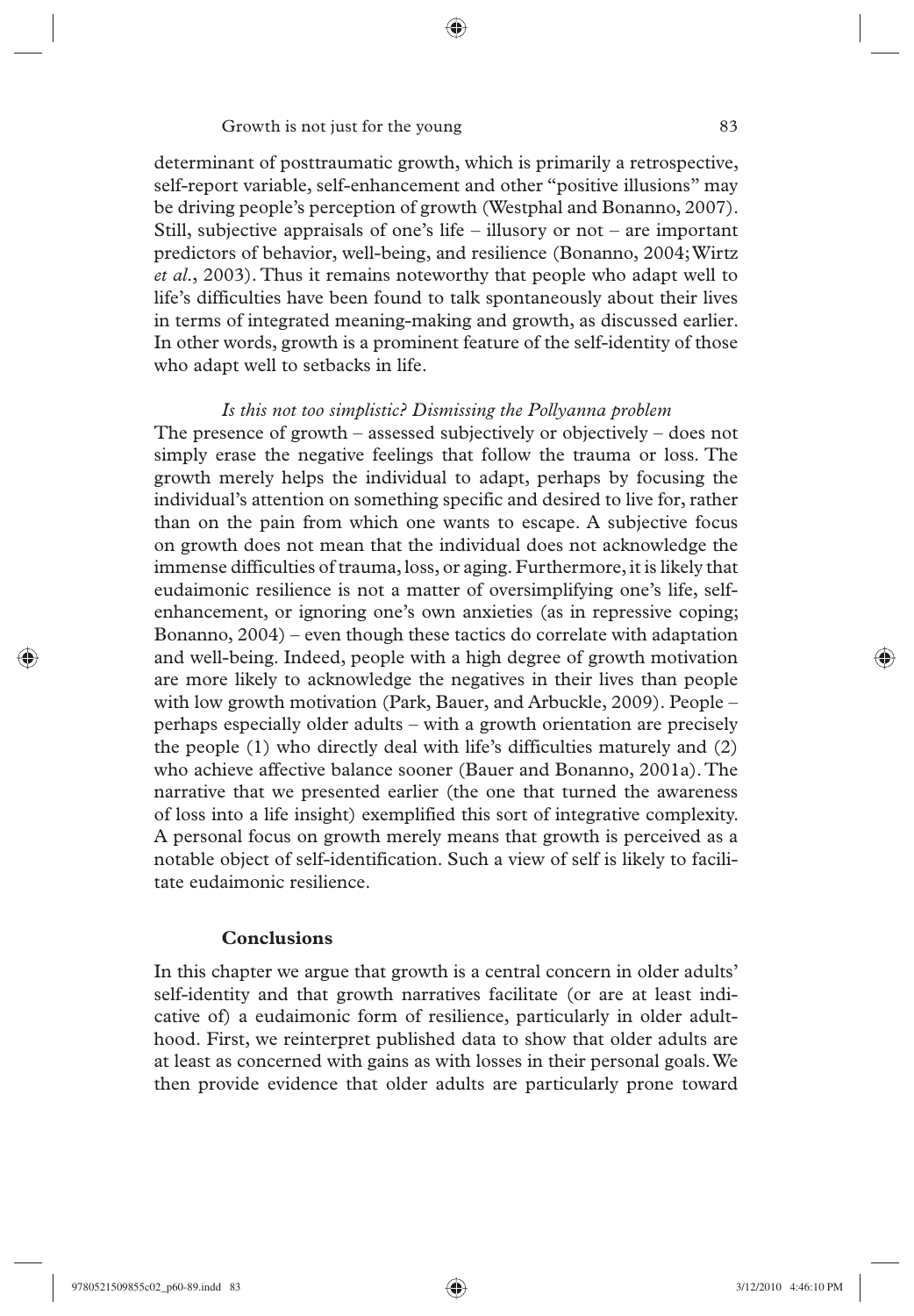constructing growth narratives in their life stories. In other words, despite the mounting losses in their lives, older adults persist in using the concept of growth to make sense of and plan their lives – noting that growth here comes in the form of not only goals but also personal memories in which one perceives personal growth. When it comes to well-being, older adults may have an age-related advantage by virtue of the fact that older adults are more prone than younger adults to define themselves in terms of intrinsically motivated, humanistic concerns – rather than extrinsically motivated, materialistic or status-minded concerns. Furthermore, a greater prevalence of growth narratives in older adults' life stories help explain the relation between age and well-being – an important fact, given that levels of well-being serve as a key source of resilience. Because a growth-oriented aging self sounds intuitively contrary to many people, we note first that an aging, narrative self – like narrative identity at any point in adulthood – is predominantly focused on stories of the past. So a growth-oriented, aging self is one that perceives growth in one's past. Having said that, we also wish to keep in mind that older adults' goals for the future are also weighted at least as much toward gains as losses. Finally, we outline a framework for studying eudaimonic resilience following loss or potential trauma. Whereas hedonic resilience involves merely affect regulation, eudaimonic resilience involves a dual process of affect regulation and meaning regulation. We pay particular attention to the psychological models that researchers use; a purely hedonic orientation necessarily ignores an analysis of the myriad ways that meaningmaking and growth might facilitate resilience and longer-term forms of adaptation. We suggest that a growth orientation in the aging self, measured with narratives or otherwise, is a likely facilitator – or at least predictor – of eudaimonic resilience.

⊕

#### **REFERENCES**

- Ardelt, M. (2008). Self-development through selflessness: the paradoxical process of growing wiser. In H. A. Wayment and J. J. Bauer (eds.), *Transcending self-interest: Psychological explorations of the quiet ego* (pp. 221– 233). Washington, DC: American Psychological Association.
- Adler, J. (2009). In treatment: The healing power of agency in narratives of psychotherapy. Paper presented at the Society for Personality and Social Psychology Annual Convention. Tampa, FL.
- Bauer, J. J. (2008). How the ego quiets as it grows: Ego development, growth stories, and eudaimonic personality development. In H. A. Wayment and J. J. Bauer (eds.), *Transcending Self-Interest: Psychological Explorations of the Quiet Ego* (pp. 199–210). Washington, DC: American Psychological Association Books .

9780521509855c02\_p60-89.indd 84 3/12/2010 4:46:10 PM /12/2010 4:46:10 PM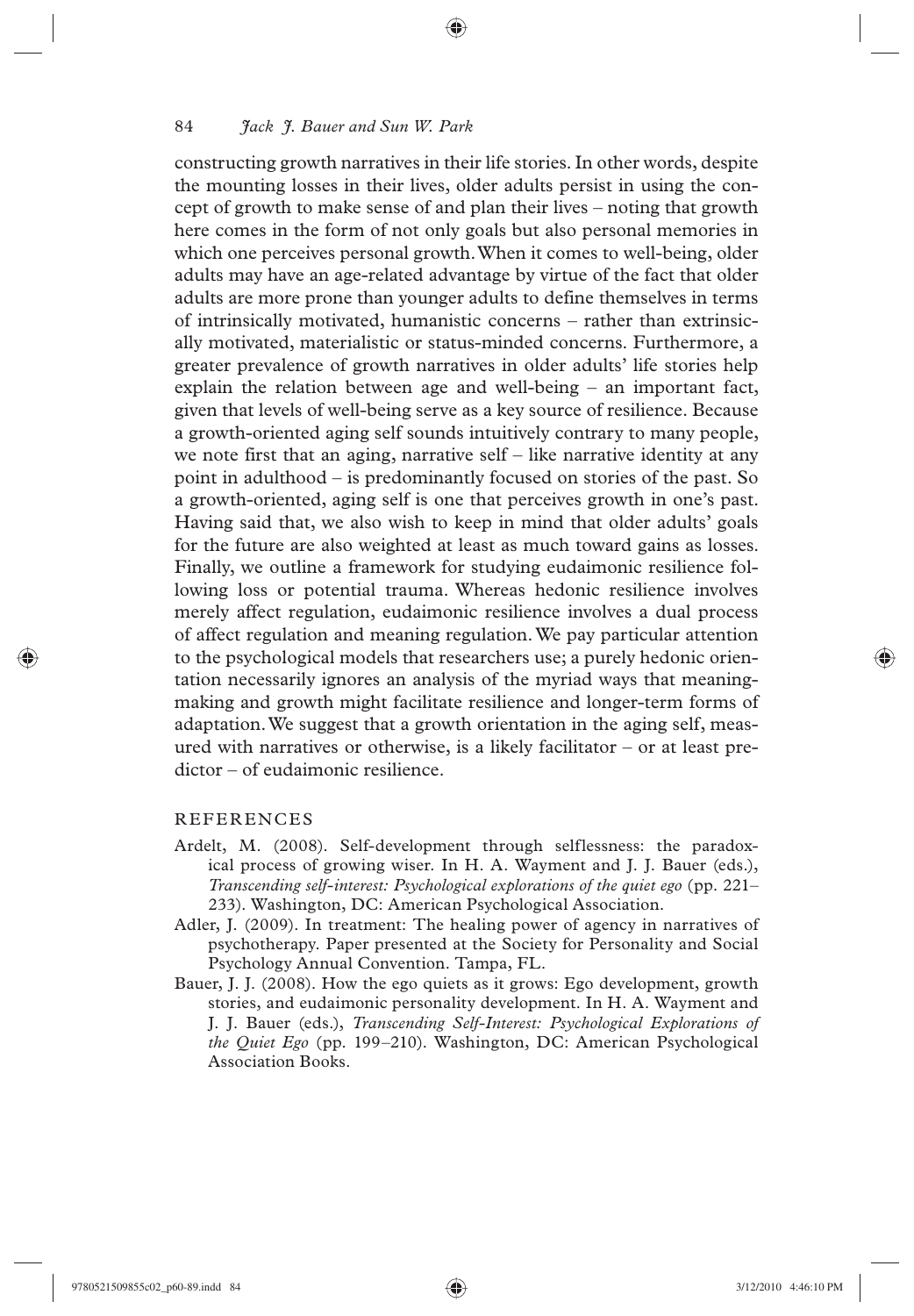- Bauer, J. J., & Bonanno, G. A. (2001a). Continuity amid discontinuity: Bridging one's past and present in stories of conjugal bereavement . *Narrative Inquiry*, 11, 123-158.
	- (2001b). Doing and being well (for the most part): Adaptive patterns of narrative self-evaluation during bereavement. *Journal of Personality*, 69, 451 –482.
	- $(2001c)$ . I can, I do, I am: The narrative differentiation of self-efficacy and other self-evaluations while adapting to bereavement . *Journal of Research in Personality*, 35, 424–448.
- Bauer, J. J., and McAdams, D. P. (2004a). Growth goals, maturity, and wellbeing. *Developmental Psychology*, 40, 114-127.
	- (2004b). Personal growth in adults' stories of life transitions. *Journal of Personality*, 72 , 573 –602.
	- (in press). Growth goals and eudaimonic growth. Developmental Psychology.
- Bauer, J. J., McAdams, D. P., and Pals, J. L. (2008). Narrative identity and eudaimonic well-being. *Journal of Happiness Studies*, 9, 81-104.
- Bauer, J. J., McAdams, D. P., and Sakaeda, A. R. (2005a). Crystallization of desire and crystallization of discontent in narratives of life-changing decisions. *Journal of Personality*, 73, 1181–1213.
- (2005b). Interpreting the good life: Growth memories in the lives of mature, happy people. *Journal of Personality and Social Psychology*, 88, 203–217.
- Blagov, P. S., and Singer, J. A. (2004). Four dimentions of self-defining memories (specificity, meaning, content, and affect) and their relationships to self-restraint, distress, and repressive defensiveness . *Journal of Personality*, 72, 481-511.
- Bluck, S. (2003). Autobiographical memory: Exploring its functions in everyday life. *Memory*, 11, 113-123.
- Bluck, S., and Gluck, J. (2004). Making things better and learning a lesson: Experiencing wisdom across the lifespan. *Journal of Personality*, 72, 543 –572.
- Bluck, S., and Habermas, T. (2001). Extending the study of autobiographical memory: Thinking back about life across the life span. *Review of General Psychology*, 5, 135–147.
- Bonanno, G. A. (2004). Loss, trauma, and human resilience: Have we underestimated the human capacity to thrive after extremely aversive events? *American Psychologist*, 59 , 20 –28.
- Bonanno, G. A., Wortman, C. B., Lehman, D. R., Tweed, R. G., Haring, M., Sonnega, J., Carr, D., and Nesse, R. M. (2002). Resilience to loss and chronic grief: A prospective study from preloss to 18-months postloss . *Journal of Personality and Social Psychology*, 83 , 1150 –1164.
- Brandtstadter, J., Wentura, D., and Rothermund, K. (1999). Intentional selfdevelopment through adulthood and late life: Tenacious pursuit and flexible adjustment of goals. In J. Brandtstadter and R. M. Lerner (eds.), Action and self-development: Theory and research through the life span (pp. 373–400). Thousand Oaks, CA: Sage.
- Bursik, K. (1991). Adaptation to divorce and ego development in adult women. *Journal of Personality and Social Psychology*, 60, 300-306.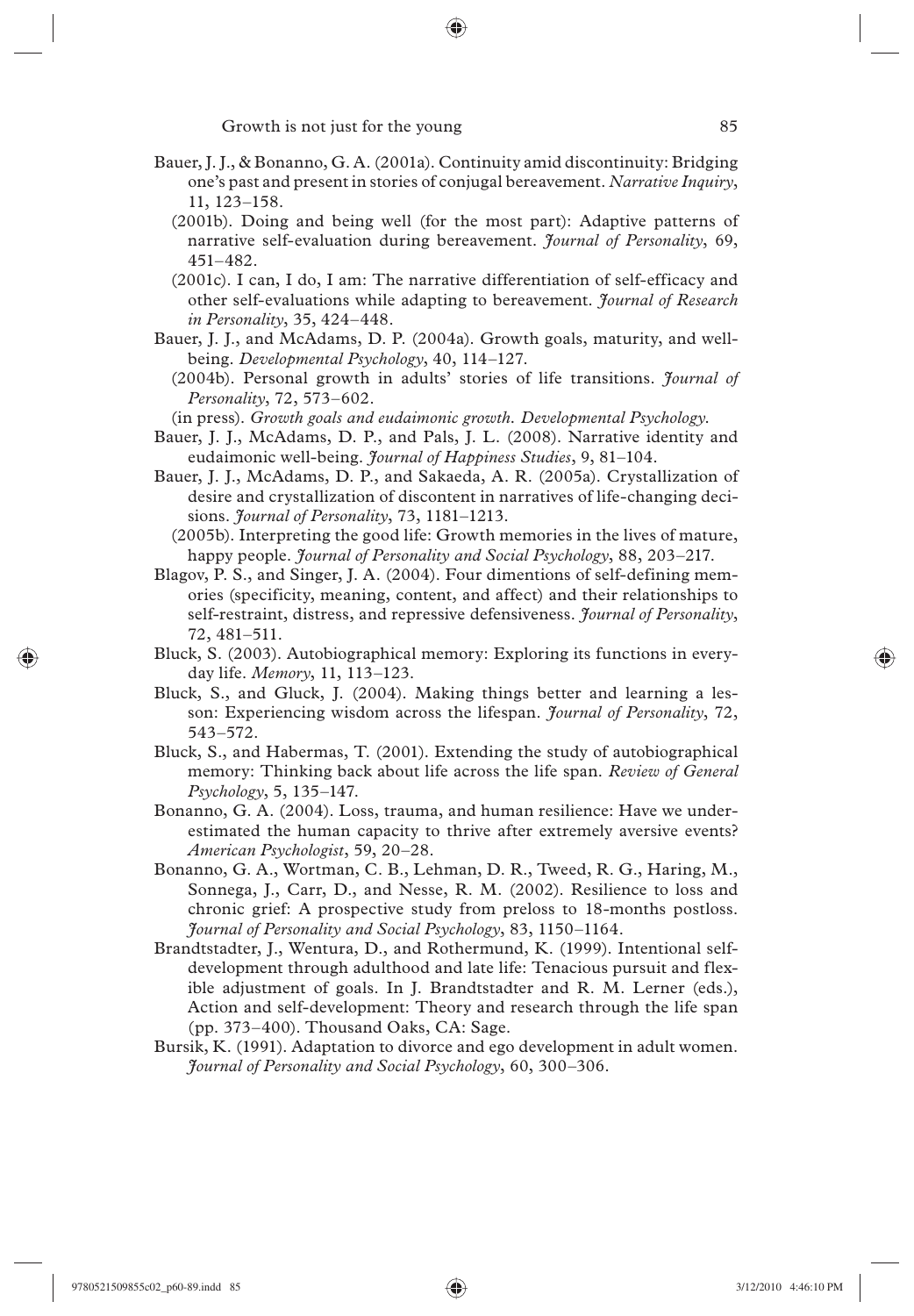- Calhoun, L. G., and Tedeschi, R. G. (2001). Posttraumatic growth: The positive lessons of loss. In R. A. Neimeyer(ed.), *Meaning reconstruction and the*  experience of loss (pp. 157-172). Washington, DC: American Psychological Association.
- Carstensen, L. L., Isaacowitz, D. M., and Charles, S. T. (1999). Taking time seriously: A theory of socioemotional selectivity . *American Psychologist*, 54 ,  $165 - 181.$
- Davidson, L., and Roe, D. (2007). Recovery from versus recovery in serious mental illness: One strategy for lessening confusion plaguing recovery . *Journal of Mental Health*, 16, 459-470.
- Deci, E. L., and Ryan, R. M. (2000). The what and why of goal pursuits: Human needs and the self-determination of behavior. *Psychological Inquiry*, 11, 227 –268.
	- ( 2008 ). Hedonia, eudaimonia, and well-being: An introduction . *Journal of Happiness Studies*, 9, 1–11.
- Diener, E., Lucas, R. E., and Scollon, C. N. (2006). Beyond the hedonic treadmill: Revising the adaptation theory of well-being . *American Psychologist*, 61, 305 – 314,
- Ebner, N. C., Freund, A. M., Baltes, P. B. (2006). Developmental changes in personal goal orientation from young to late adulthood: From striving for gains to maintenance and prevention of losses. *Psychology and Aging*, 21, 664 –678.
- Erikson, E. H. (1968). *Identity: Youth and crisis*. New York: Norton.
- Faircloth, C. A., Rittman, M., Boylstein, C., Young, M. E., and van Puymbroeck, M. (2004). Energizing the ordinary: Biographical work and the future in stroke recovery narratives . *Journal of Aging Studies*, 18 , 399 –413.
- Freund, A. M., and Baltes, P. B. (1998). Selection, optimization, and compensation as strategies of life management: Correlations with subjective indicators of successful aging. *Psychology and Aging*, 13, 531–543.
- Freund, A. M., and Riediger, M. (2006). Goals as building blocks of personality and development in adulthood. In D. K. Mroczek and T. D. Little (eds.), *Handbook of personality development* (pp. 353-372). Mahwah, NJ: Erlbaum.
- Gluck, J., Bluck, S., Baron, J., and McAdams, D. P. (2005). The wisdom of experience: Autobiographical narratives across adulthood. International *Journal of Behavioral Development*, 29 , 197 –208.
- Greve, W., and Staudinger, U. M. (2006). Resilience in later adulthood and old age: Resources and potentials for successful aging. In D. Cicchettiand D. J. Cohen(eds.), *Developmental psychopathology*, Vol.III: *Risk, disorder, and*  adaptation (2nd edn), (pp. 796-840). Hoboken, NJ: Wiley.
- Heckhausen, J. (1997). Developmental regulation across adulthood: Primary and secondary control of age-related challenges . *Developmental Psychology*, 33 , 176 –187.
- Heckhausen, J., Dixon, R. A., and Baltes, P. B. (1989). Gains and losses in development throughout adulthood as perceived by different adult age groups. *Developmental Psychology*, 25, 109-121.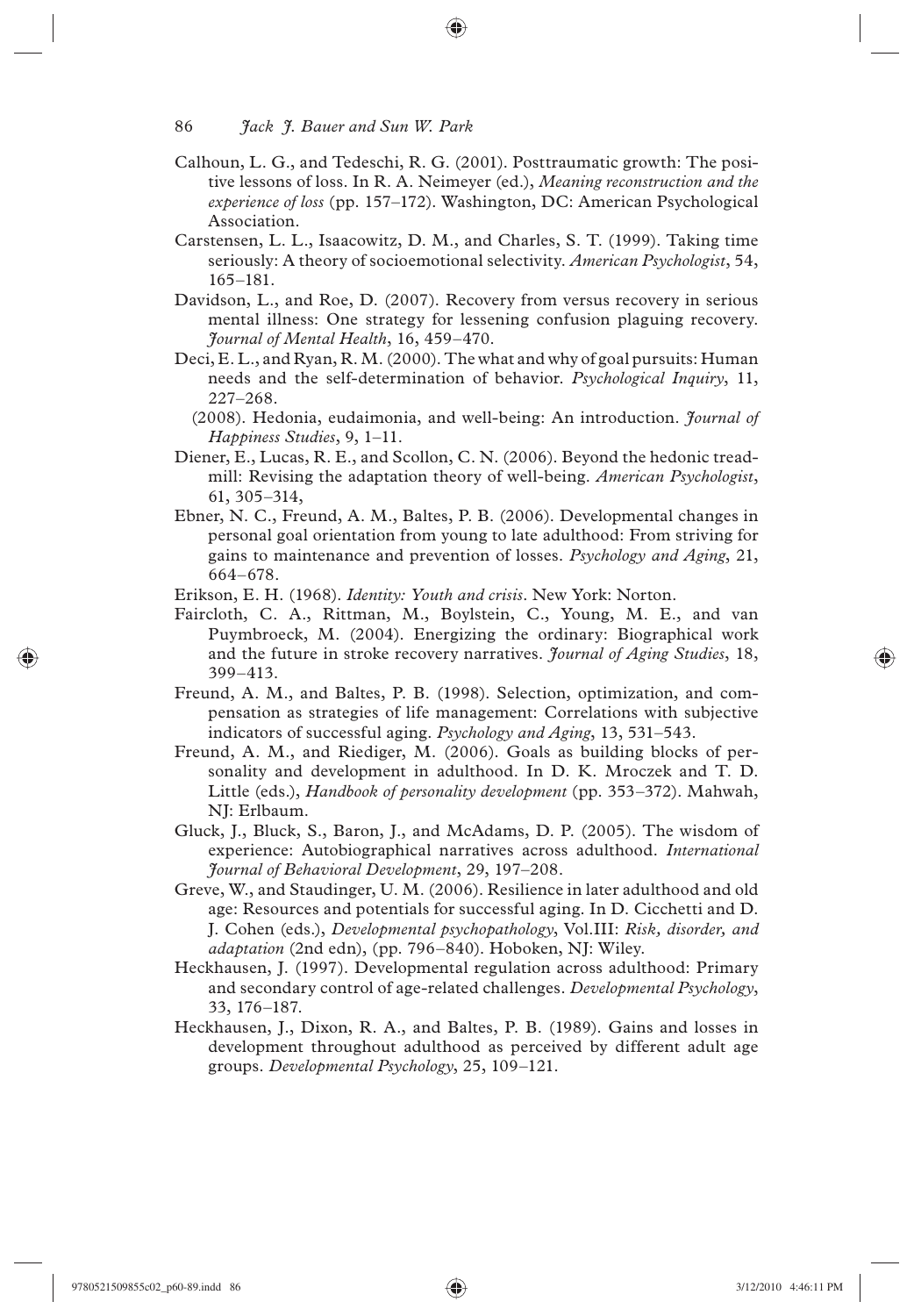- Helgeson, V. S., Reynolds, K. A., and Tomich, P. L. (2006). A meta-analytic review of benefit finding and growth . *Journal of Consulting and Clinical*  Psychology, 74, 797-816.
- Helson, R., and Roberts, B. W. (1994). Ego development and personality change in adulthood. *Journal of Personality and Social Psychology*, 66, 911-920.
- Holahan, C. K. (2003). Stability and change in positive self-appraisal from midlife to later aging. *International Journal of Aging and Human Development*, 56 , 247 –267.
- Kamide, H., and Daibo, I. (2008). Autobiographical memories and a good life: Eudaimonic and hedonic well-being of Japanese students. Unpublished manuscript.
- Kashdan, T. B., Biswas-Diener, R., and King, L. A. (2008). Reconsidering happiness: The costs of distinguishing between hedonics and eudaimonia. *Journal of Positive Psychology*, 3, 219-233.
- Kasser, T., and Ryan, R. M. (1993). A dark side of the American dream: Correlates of financial success as a central life aspiration . *Journal of Personality and Social Psychology*, 65 , 410 –422.
- King, L. A., and Noelle, S. S. (2005). Happy, mature, and gay: Intimacy, power, and difficult times in coming out stories . *Journal of Research in*  Personality, 39, 278-298.
- King, L. A., and Raspin, C. (2004). Lost and found possible selves, subjective well-being, and ego development in divorced women . *Journal of Personality*, 72 , 603 –632.
- King, L. A., Scollon, C. K., Ramsey, C., and Williams, T. (2000). Stories of life transition: Subjective well-being and ego development in parents of children with Down Syndrome . *Journal of Research in Personality*, 34 , 509 –536.
- King, L. A., and Smith, N. G. (2004). Gay and straight possible selves: Goals, identity, subjective well-being, and personality development. *Journal of Personality*, 72, 967–994.
- Labouvie-Vief, G. (2003). Dynamic integration: Affect, cognition, and the self in adulthood. *Current Directions in Psychological Science*, 12, 201-206.
- Loevinger, J. (1976). *Ego development*. San Francisco, CA: Jossey-Bass.
- Laukka, P. (2007). Uses of music and psychological well-being among the elderly. *Journal of Happiness Studies*, 8, 215-241.
- Maslow, A. H. (1968). *Toward a psychology of being*. New York: Van Nostrand Reinhold.
- McAdams, D. P. (1993). *The stories we live by*. New York: Guilford.
- (2008). Personal narratives and the life story. In O. P. John, R. R. Robins, and L. O. Pervin (eds.), *Handbook of personality*, 3rd edn (pp. 241–261). New York: Guilford.
- McAdams, D. P., and Pals, J. L. (2006). A new big five: Fundamental principles for an integrative science of personality. American Psychologist, 61, 204 –217.
- McAdams, D. P., Reutzel, K., and Foley, J. M. (1986). Complexity and generativity at mid-life: Relations among social motives, ego development, and adults' plans for the future . *Journal of Personality and Social Psychology*, **50**, 800 –807.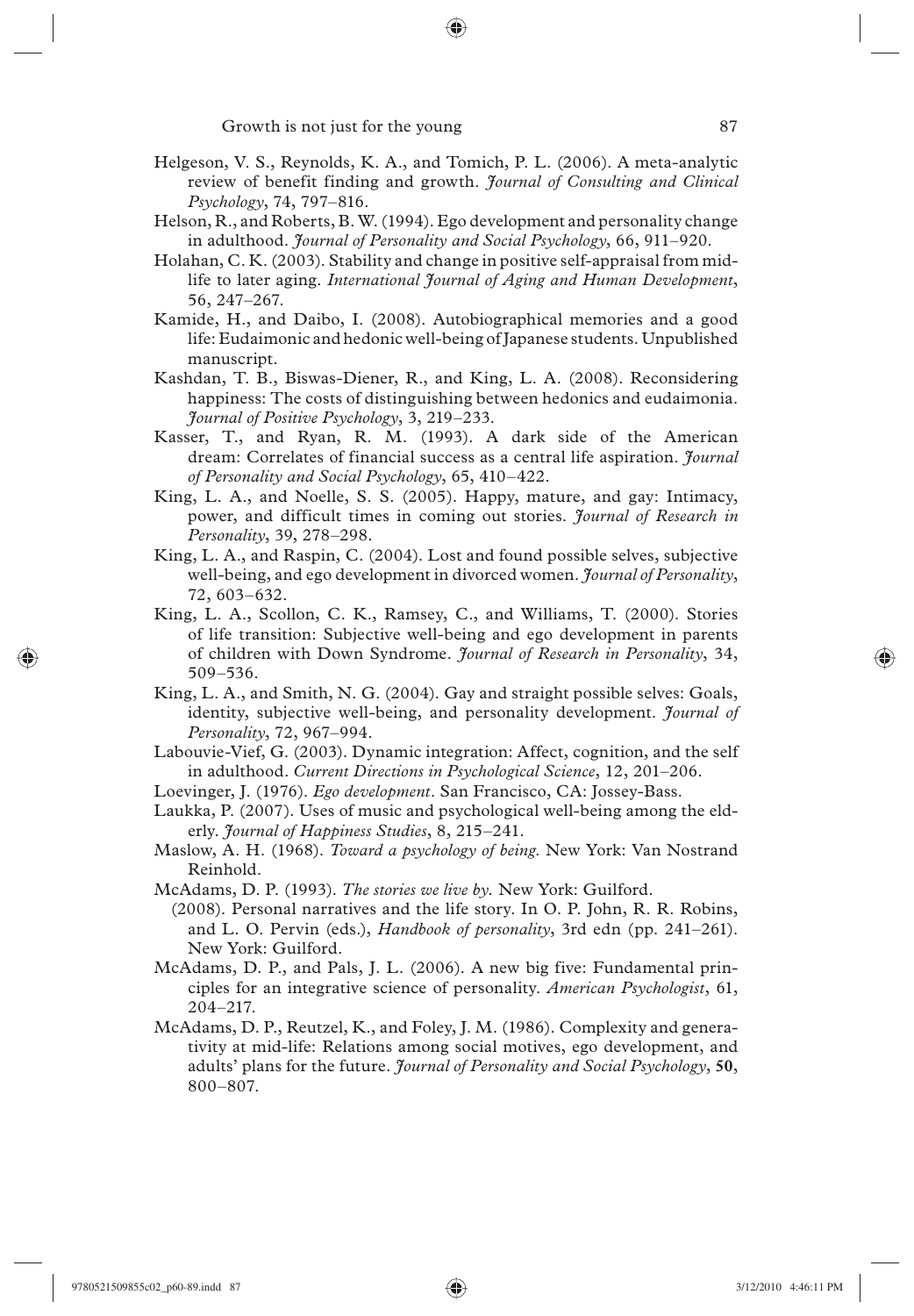- McLean, K. C., Pasupathi, M., and Pals, J. L. (2007). Selves creating stories creating selves: A process model of self-development . *Personality and Social*  Psychology Review, 11, 262-278.
- Mroczek, D. K. (2001). Age and emotion in adulthood. *Current directions in psychological science*, 10, 87–90.
- Neimeyer, R. A. (ed.) (2001). *Meaning reconstruction and the experience of loss*. Washington, DC: American Psychological Association.
- Norretranders, T. (1991). *The user illusion: Cutting consciousness down to size*. New York: Penguin.
- Ogilvie, D. M., Rose, K. M., and Heppen, J. B. (2001). A comparison of personal project motives in three age groups . *Basic and Applied Social Psychology*, 23 , 207 –215.
- Pals, J. L. (2006a). Constructing the "springboard effect": Causal connections, self-making, and growth within the life story. In McAdams, D. P., Josselson, R., and Leibich, A. (eds.), *Identity and story: Creating self* in narrative (pp. 175-199). Washington, DC: American Psychological Association.
	- (2006b). Narrative identity processing of difficult life experiences: Pathways of personality development and positive self-transformation in adulthood . *Journal of Personality*, 74 , 1079 –1109.
- Park, S. W., Bauer, J. J., and Arbuckle, N. B. (2009). Growth motivation attenuates the self-serving attribution . *Journal of Research in Personality*, 43 , 914 –917.
- Pasupathi, M. (2001). The social construction of the personal past and its implications for adult development. *Psychological Bulletin*, 127, 651–672.
- Pasupathi, M. and Mansour (2006). Adult age differences in autobiographical reasoning in narratives. *Developmental Psychology*, 42, 798-808.
- Pasupathi, M., Weeks, T., and Rice, C. (2006). Reflecting on life: Remembering as a major process in adult development. *Journal of Language and Social Psychology*, 25 , 244 –263.
- Pfaffenberger, A. H. (2005). Optimal adult development: An inquiry into the dynamics of growth. *Journal of Humanistic Psychology*, 45, 279-301.
- Ryan, R. M., and Deci, E. L. (2001). On happiness and human potentials: A review of research on hedonic and eudaimonic well-being . *Annual Review of Psychology*, 52 , 141 –166.
- Ryan, R. M., Huta, V., and Deci, E. L. (2008). Living well: A self-determination theory perspective on eudaimonia. *Journal of Happiness Studies*, 9, 139 –170.
- Ryff, C. D., and Keyes, C. L. M. (1995). The structure of psychological wellbeing revisited . *Journal of Personality and Social Psychology*, 69 , 719 –727.
- Ryff, C. D., and Singer, B. (1998). The contours of positive human health. *Psychological Inquiry*, 9, 1–28.
	- (2008). Know thyself and become what you are: A eudaimonic approach to psychological well-being. *Journal of Happiness Studies*, 9, 13–39.
- Sheldon, K. M., and Elliot, A. J. (1998). Not all personal goals are personal: Comparing autonomous and controlled reasons for goals as predictors of effort and attainment. Personality and Social Psychology Bulletin, 24, 546-557.